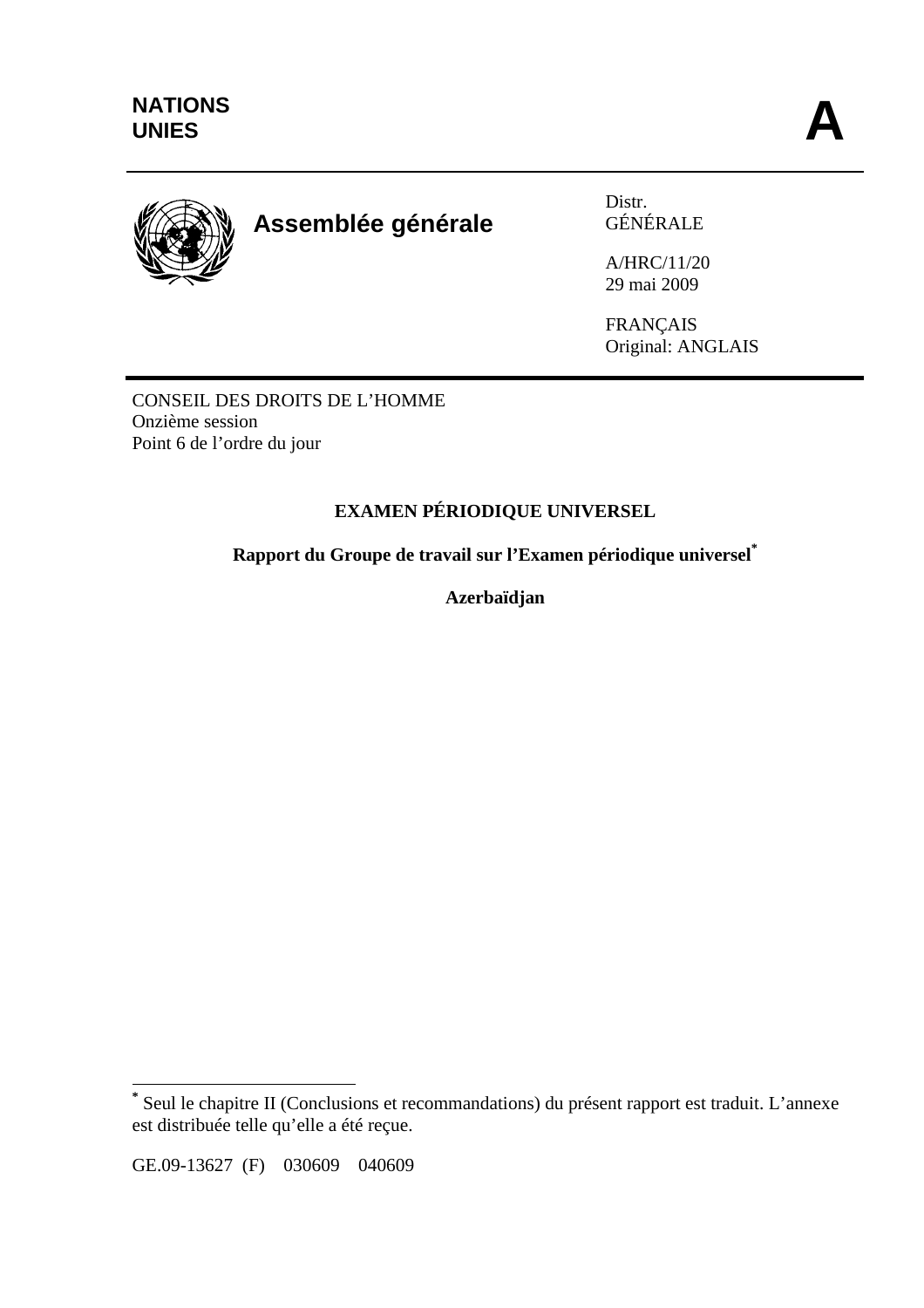#### **CONTENTS**

|       |                                          |                                                              | Paragraphs | Page          |
|-------|------------------------------------------|--------------------------------------------------------------|------------|---------------|
|       |                                          |                                                              | $1 - 4$    | $\mathcal{R}$ |
| I.    | SUMMARY OF THE PROCEEDINGS OF THE REVIEW |                                                              | $5 - 95$   | 3             |
|       | A.                                       |                                                              | $5 - 22$   | $\mathcal{R}$ |
|       | B.                                       | Interactive dialogue and responses by the State under review | $23 - 95$  | 6             |
| П.    |                                          |                                                              | $96 - 99$  | 18            |
| Annex |                                          |                                                              |            |               |
|       |                                          |                                                              |            | 24            |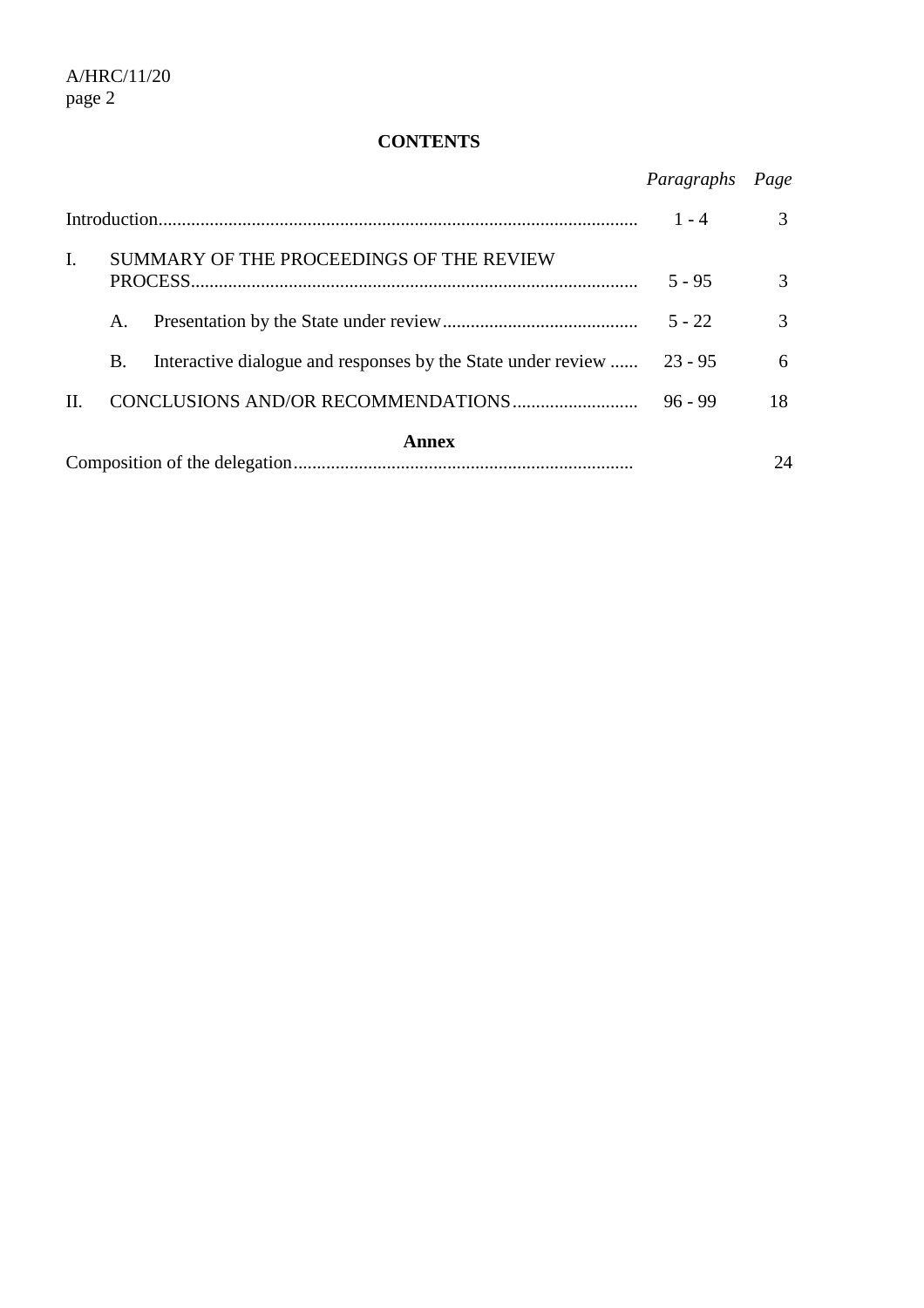#### **Introduction**

1. The Working Group on the Universal Periodic Review (UPR), established in accordance with Human Rights Council resolution 5/1 of 18 June 2007, held its fourth session from 2 to 13 February 2009. The review of Azerbaijan was held at the 6th meeting on 4 February 2009. The delegation of Azerbaijan was headed by H.E. Mr. Khalaf Khalafov, Deputy Minister for Foreign Affairs. At its meeting held on 6 February 2009, the Working Group adopted the present report on Azerbaijan.

2. On 8 September 2008, the Human Rights Council selected the following group of rapporteurs (troika) to facilitate the review of Azerbaijan: Saudi Arabia, Slovenia and Mauritius.

3. In accordance with paragraph 15 of the annex to resolution 5/1, the following documents were issued for the review of Azerbaijan:

(a) A national report submitted / written presentation made in accordance with paragraph 15 (a) (A/HRC/WG.6/4/AZE/1);

(b) A compilation prepared by the Office of the High Commissioner for Human Rights (OHCHR), in accordance with paragraph 15 (b) (A/HRC/WG.6/4/AZE/2);

(c) A summary prepared by OHCHR, in accordance with paragraph 15 (c) (A/HRC/WG.6/4/AZE/3).

4. A list of questions prepared in advance by the Czech Republic, Denmark, Germany, Latvia, Liechtenstein, Lithuania, the Netherlands, Slovakia, Slovenia, Sweden and United Kingdom of Great Britain and Northern Ireland was transmitted to Azerbaijan through the troika. These questions are available on the UPR extranet.

#### **I. SUMMARY OF THE PROCEEDINGS OF THE REVIEW PROCESS**

#### **A. Presentation by the State under review**

5. At the 6th meeting, on 4 February 2009, Azerbaijan presented its national report and indicated that it was drafted by a working group encompassing relevant ministries and authorities with the involvement of the Commissioner for Human Rights (Ombudsman) as well as human rights NGOs.

6. Azerbaijan informed that international human rights instruments were domesticated through political and legal measures and that the primacy of human rights led to regular changes of the legislation. The 2002 Referendum Act amending the Constitution granted individuals the right to challenge in the Constitutional Court statutory instruments of the legislative and executive authorities, enactments of municipalities and courts that allegedly encroached on their rights.

7. The delegation referred to the Presidential Decree on measures to uphold human rights and freedoms, the State programme and the national action plan on human rights protection which is coordinated by a working group chaired by the Ombudsman with the active involvement of civil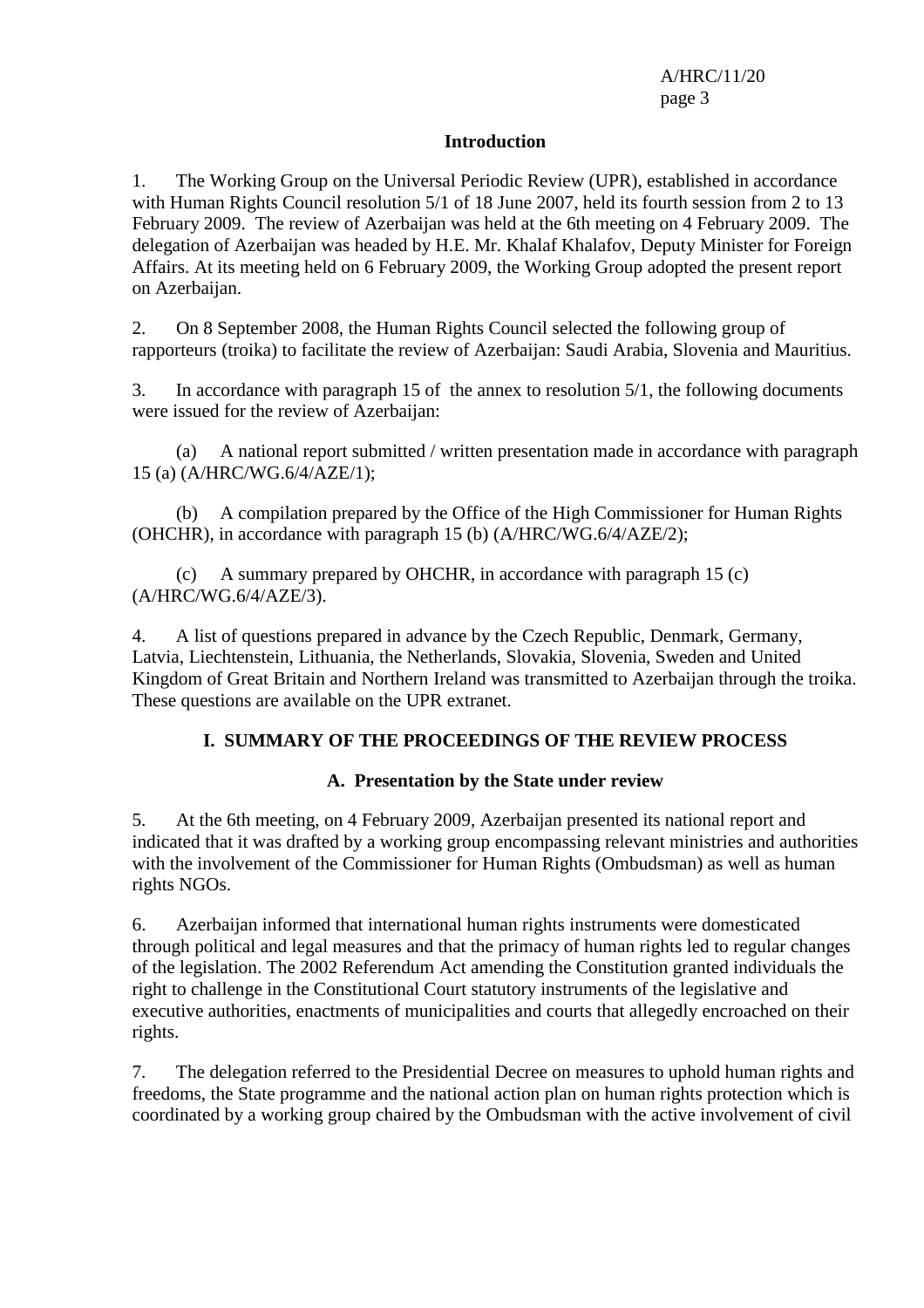society. A referendum will be held in 2009 on amendments to the Constitution aimed at reinforcing human rights protection.

8. Azerbaijan has ratified most of the international and regional human rights treaties, including seven core universal instruments, recently signed the ICPPED, and ratified, in 2008, CRPD, OP-CAT and the amendment to article 20 (1) of CEDAW.

9. Azerbaijan highlighted that it accepted the individual complaint mechanism under relevant treaty bodies, and cooperated with special procedures and expressed its readiness to continue. Azerbaijan also cooperates with the Council of Europe and has ratified a series of conventions, including the European Convention on Human Rights and the European Convention on the Prevention of Tortur, its optional protocol and the revised European Social Charter.

10. Azerbaijan noted it takes all necessary measures aimed at strengthening the media. By law, printed media can be established without prior authorisation and a wide number are registered in addition to numerous televisions and radios operating alongside with many journalist NGOs. Azerbaijan adopted measures on providing financial assistance to news media.

11. The delegation referred to the 2007 strategic framework for State support of NGOs aimed at creating a stable and effective partnership between State bodies and NGOs, and noted the establishment of the Council for State support of NGOs.

12. Judicial reforms have led to the adoption of a series of laws for the democratisation of the legal policy and judiciary, the strengthening of the independence of the judiciary and the reinforcement of human rights protection in the Constitution.

13. Azerbaijan noted having set up a working group, together with the Council of Europe (CoE), aimed at improving the effectiveness of the judiciary, independence of judges and their election procedure. The Judicial and Legal Council Act and significant amendments to the Courts and Judges Act were adopted along with the establishment of a Judicial Selection Committee mandated to select judges.

14. Azerbaijan is working with the European Committee on the Prevention of Torture (CPT) to enhance the functioning of the penitentiary system. The Ombudsman can visit penitentiary establishments without prior notification. Over the past years, two divisions within the Ministry of Justice have been granted free access to penitentiary establishments, as well as NGOs and the ICRC. The last CPT visit was held in December 2008. Penitentiary staff are trained, in particular in the area of prevention of torture and cruel treatment and the 2006 European Penitentiary Rules were translated into Azerbaijani.

15. Azerbaijan has adopted various programmes to promote social and economic rights, such as the Poverty Alleviation and Sustainable Development for 2008-2015 and the Employment Strategy for 2006-2015. This resulted in a considerable increase in the GDP over the last 5 years, the creation of 766,000 new workplaces and a decrease of the poverty rate. In 2008, the part allocated to social maintenance in the national budget increased by 40 per cent. The delegation underlined that, in 2008, the World Bank declared Azerbaijan as the most active reformer country.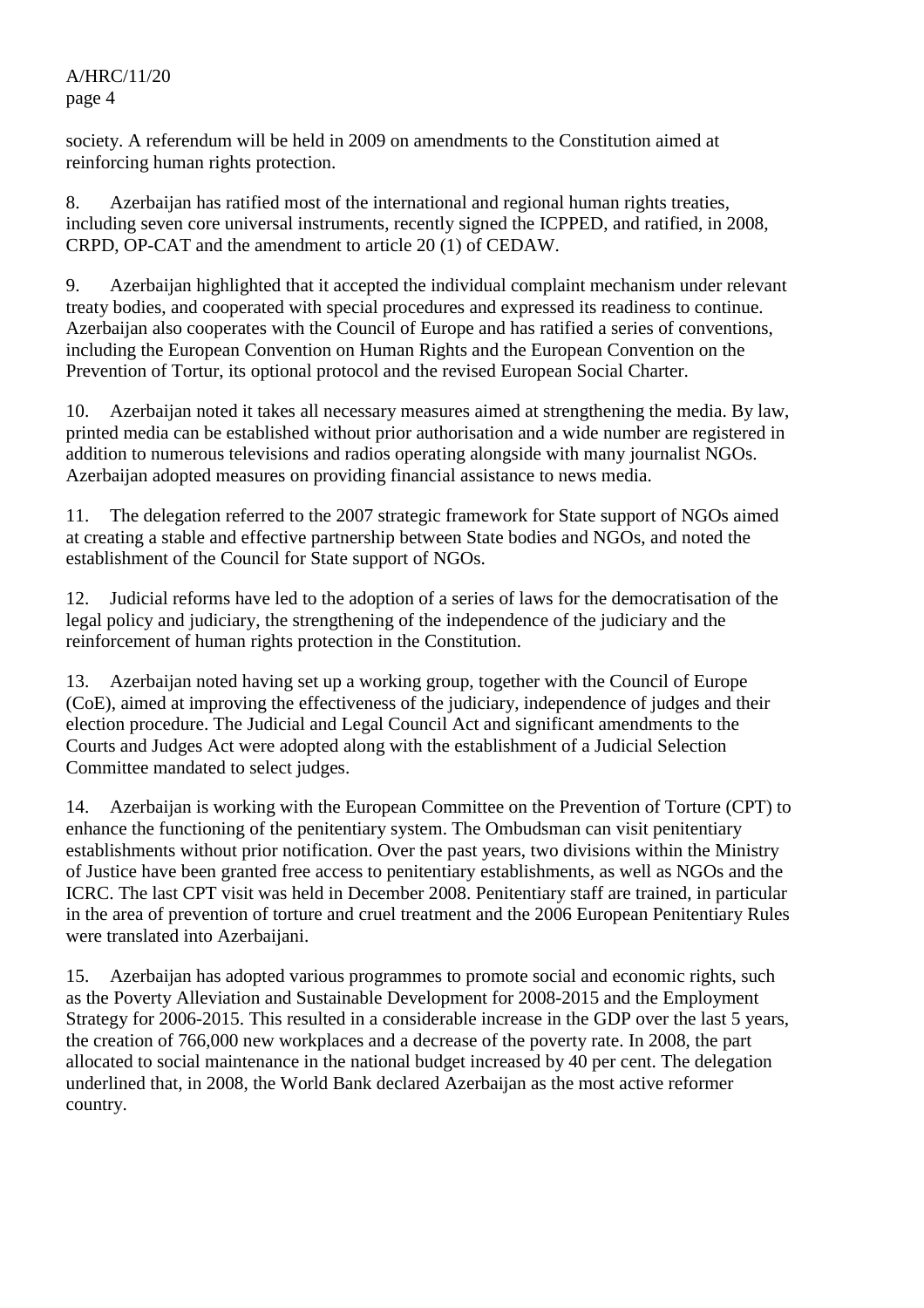16. Azerbaijan stated that the Constitution guarantees the equality of all, irrespective of ethnicity, religion or race, and no instances of discrimination or intolerance against members from other ethnicities were observed during many centuries. This high level of tolerance was emphasized by the United Nations Special Rapporteur on freedom of religion and belief and demonstrated notably through the 2002 visit of the Pope.

17. In Azerbaijan, women were granted the right to vote and to be elected in 1918 and women are now represented in legislative, executive, judiciary bodies and administrative services and actively participate in the social and political life.

18. The State Committee on the Family, Women and Children (SCFWC), established in 2006, is the main executive body responsible for applying State policy in this field. Azerbaijan adopted various measures to counter violence against women, including a new extended definition of sexual discrimination included in the 2006 Law on Gender Equality and the 2007 comprehensive programme to combat domestic violence. The Parliament currently discusses a draft law on the prevention of domestic violence, and joint project on combating violence against women in the twenty-first century, is mandated to further tackle this phenomenon through awareness raising campaigns and the elaboration of a strategy to assist victims.

19. Azerbaijan indicated that 2009 was declared the Year of Children by a presidential decree. In 2008, Azerbaijan signed the European Convention on the Protection of Children against Sexual Exploitation and Sexual Abuse in addition to the adoption of a range of legal documents such as the Law on the Rights of the Child. There is also a 2006-2015 State programme for the placement of children living in State institutions, in families (deinstitutionalization) and alternative care. At present, there are 4,545 schools in line with modern requirements and seven specialized schools for children with disabilities. The delegation indicated that, in 2006, Azerbaijan and UNICEF signed an action plan for juvenile justice reform.

20. Azerbaijan informed of legislative and social measures to counter human trafficking, including the Suppression of Human Trafficking Act and the national action plan to counter human trafficking. A mechanism for social rehabilitation of victims was elaborated, which provides financial support for them. There were instances of prosecution and sentencing of persons involved in human trafficking and an awareness-raising campaign is conducted in schools on this issue.

21. On corruption, Azerbaijan abides by international instruments, takes the necessary implementory measures to combat corruption and hoped that the Parliament will adopt in 2009 the bill on combating the laundering of money and other proceeds from crime and the financing of terrorism.

22. The delegation asserted that the Nagorno-Karabakh conflict remains the hardest problem for Azerbaijan. The Nagorno-Karabakh region and seven surrounding regions are occupied by the Republic of Armenia and more than one million Azeris became refugees and IDPs as a result of ethnic cleansing policy carried out by Armenia. As a consequence, Azerbaijan is not able to entirely implement its international human rights obligations in these territories, and made special reservations or declarations when acceding to a number of international human rights instruments. Azerbaijan fully acknowledged its responsibility regarding refugees' and IDPs' protection and undertook efforts, notably for their temporary integration into society, taking into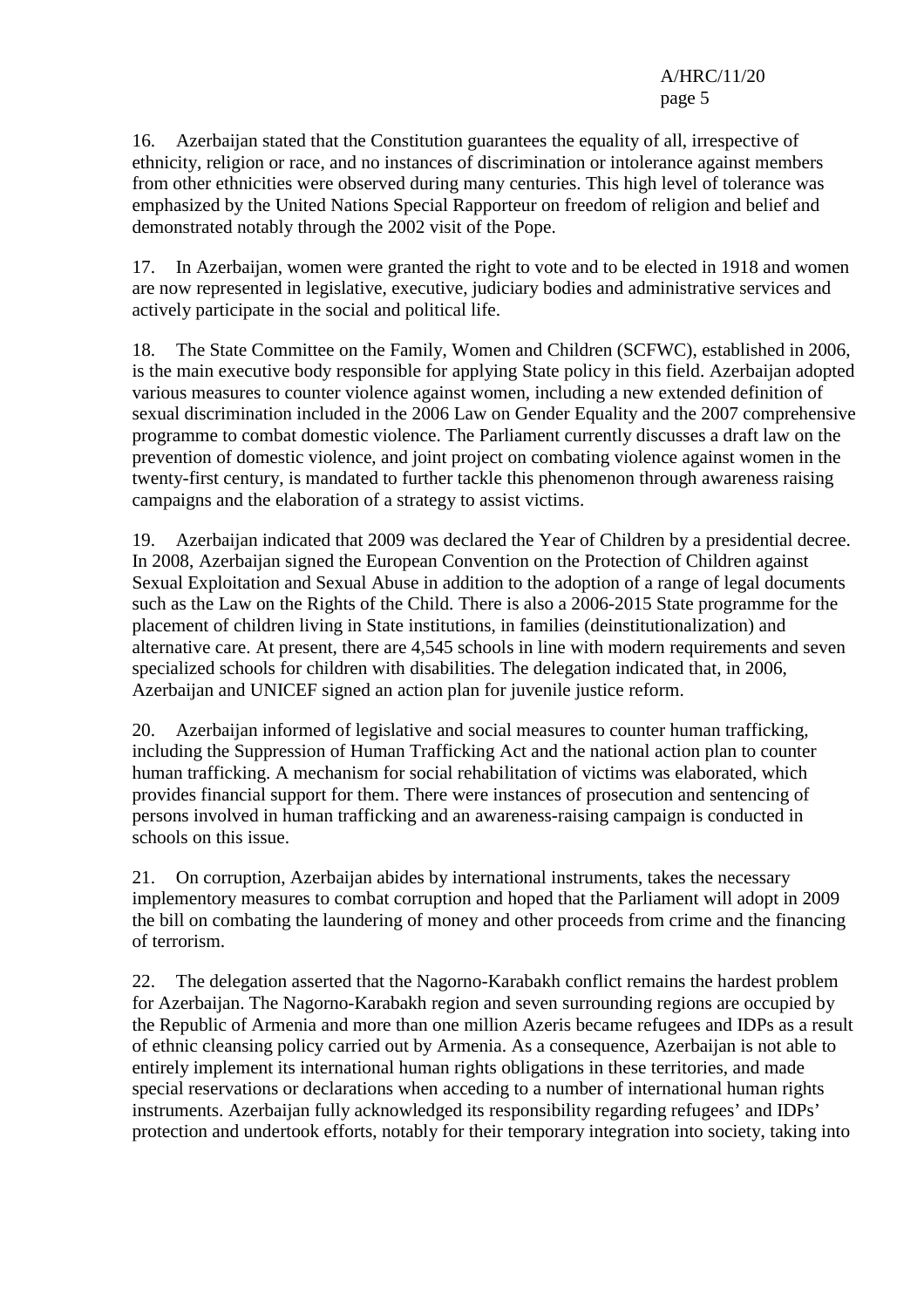account the exercise of their right to safely return to native lands. The State programme to improve the living conditions and increase employment of refugees and IDPs was adopted in 2004. Over the last seven years, 61 settlements have been created for refugees and IDPs, the last tent camps were shut down in December 2007 and an important budget was allocated to this end. United Nations High Commissioner for Refugees highly appreciated these efforts.

## **B. Interactive dialogue and responses by the State under review**

23. During the inter-active dialogue, statements were made by 58 delegations. A number of delegations thanked the Government for the comprehensive national report, its presentation and for the responses provided to advance questions. Statements were made welcoming Azerbaijan's commitment to the UPR process, its constructive participation and the consultations with stake holders that took place in preparing the national report.

24. Algeria asked about measures taken in particular in light of the 2007 CEDAW recommendation to adopt a bill on domestic violence. Algeria encouraged Azerbaijan to devote increasing attention to the struggle against violence against women, especially through the implementation of social measures. Algeria recommended continuing efforts to improve and ensure access to education for all children and to include human rights teaching in school programs. Algeria recommended Azerbaijan to continue its efforts in order to offer IDPs satisfactory life conditions. Algeria recommended Azerbaijan to continue its efforts in the reduction of poverty and to envisage the sharing of best practices with interested countries.

25. Slovenia commended Azerbaijan for ratifying both Optional protocols to CRC in 2002. Slovenia noted the efforts in the education sector, especially in regard to IDPs. It also noted that the long lasting conflict had had a negative impact on the quality of education for displaced children and that the financial and social hardships for their families, the material condition of schools, the quality of teachers and the psychological condition of displaced children all played a potentially adverse role. Slovenia recommended the authorities of the republic of Azerbaijan to fully implement the recommendations of the United Nations study on violence against children.

26. The Netherlands recommended that Azerbaijan consider modifying or repealing the criminal legislation on defamation to take away the possibility of depriving anyone of his or her liberty on account of opinions. It noted that human rights organisations operating in areas such as women's rights and LGBT rights, as well as religious groups, are subjected to harassment and sometimes even violence. It also recommended that Azerbaijan strengthen its efforts to guarantee freedom of assembly and association and to respect the work of human rights defenders, and that legislation concerning NGOs be implemented accordingly.

27. Uzbekistan welcomed the achievements reached in crime suppression and reform of the penitentiary system, in defending social security, rights of women and children. Positive steps have also been reflected in the development of non-governmental organizations (NGOs): in the Parliament, standing commissions' special working groups are cooperating with NGOs to develop draft legislation.

28. Cuba noted measures such as the 2002 law guaranteeing equality between men and women and inquired about other initiatives to eliminate gender inequality. Cuba underlined the work done with detainees and appreciated the National Plan and legislation to protect children. Cuba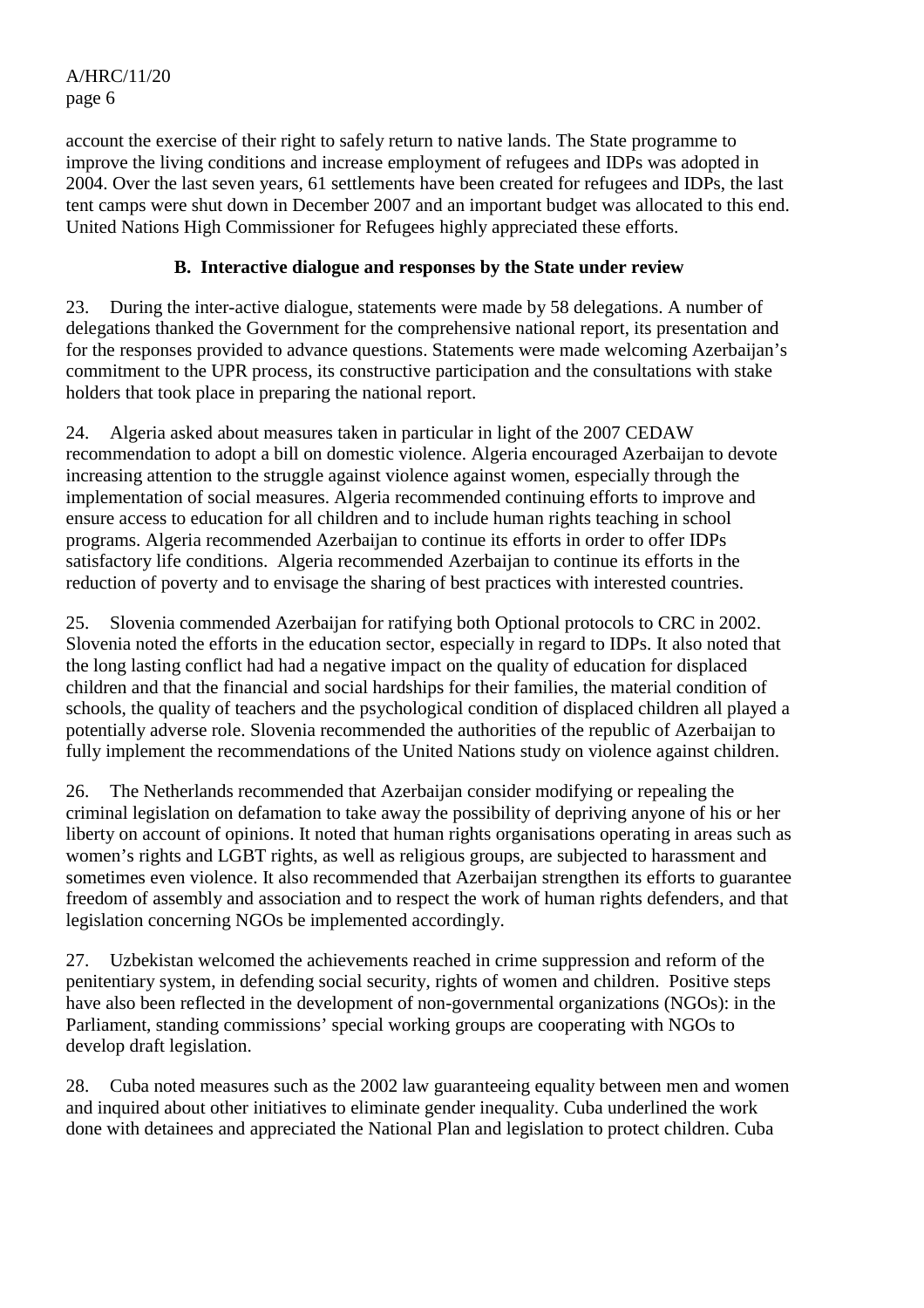recommended that Azerbaijan continue efforts already underway to improve the living standards of its people and to ensure the social protection of its people based on a vigorous development of the economy and an appropriate distribution of wealth. It further recommended that Azerbaijan continue with national programmes already undertaken to reduce any form of discrimination against women until it is totally eliminated, as it is through this that it can protect the most vulnerable sections of the population, including women and children.

29. Germany strongly recommended that Azerbaijan take all necessary measures to ensure that the law on freedom of assembly is not applied in an unduly strict manner by the local authorities, to consider abolishing the pre-approval requirement for public assemblies altogether and to replace it with an obligation of notification for the organisers of public assemblies. Germany also recommended that Azerbaijan take all the necessary measures to shorten the pre-trial detention of all persons arrested on criminal charges, in particular that of minors, and create separate detention facilities for the latter. Germany recommended that the government urgently improve prison conditions.

30. Belarus stated that events have been held to improve the judicial system, and technical facilities in courts have been upgraded. It also noted measures to eliminate poverty and to increase the level of social protection. Belarus recommended that Azerbaijan continue to support a high level of socio-economic protection. Serious attention given to the exercise of rights in defence of women and children has resulted in legislation enshrining provisions for gender equality and a new juvenile justice system. Belarus also recommended Azerbaijan to continue providing accessibility and high calibre education at all levels.

31. Republic of Korea applauded the cooperation between the penitentiary administration and NGOs in monitoring the situation in detention facilities, as exemplified by the International Committee of the Red Cross' visits. The Republic of Korea is still concerned about the situation of vulnerable groups such as children and women among the refugees and IDPs and made a reference to the Committee on the Rights of the Child (CRC) which recommended that Azerbaijan address the special needs and rights of displaced and refugee children, and CEDAW which urged Azerbaijan to implement targeted measures to improve the access of refugees and internally displaced women and girls to education, employment, health and housing.

32. China commended Azerbaijan for improving prison conditions, assisting vulnerable groups, dealing with human trafficking, strengthening traditional justice and promoting the rights of women and children. China indicated that Azerbaijan trained judicial personnel on human rights. It noted the challenge faced by Azerbaijan in eradicating violence against women and pursuing perpetrators.

33. Mexico recommended Azerbaijan to comply with the recommendations made by Treaty Bodies and Special Procedures and, in this connection, recommended to establish mechanism to monitor ethnic minorities and other vulnerable groups, including migrants and asylum seekers, and to allow these groups to access all rights enjoyed by the rest of the population. In order to prevent and to combat discrimination against women, Mexico recommended to adopt specific legislation on violence against women and forced marriages, in conformity with the Convention on the Elimination of All Forms of Discrimination of Women and the Convention on the Rights of the Child. Mexico recommended improving the administration of justice, including the establishment of a system of inspection of detention centres and a system to follow-up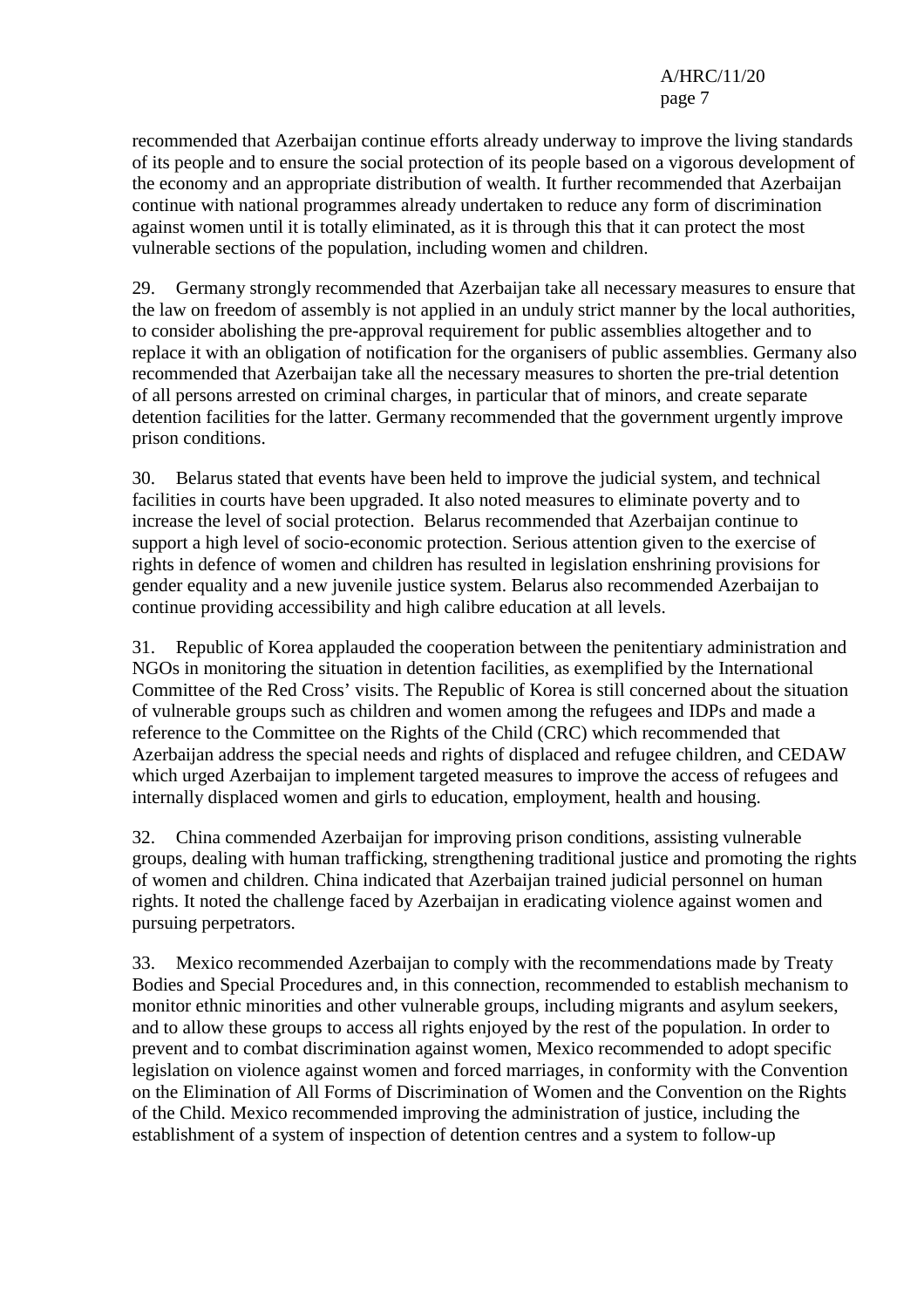complaints of allegations of torture. Finally, Mexico recommended the establishment of interinstitutional mechanism, in which relevant civil society actors will participate, in order to implement UPR recommendations as well as Human Rights Council's Special Procedures and Treaty Bodies recommendations.

34. Ukraine noted with satisfaction that Azerbaijan works closely with treaty bodies and provides all the required periodical reports. It also noted that Azerbaijan attaches high priority to the protection of rights of women, especially to elimination of all forms of violence against women. Ukraine asked Azerbaijan to elaborate more on activities, particularly aiming at raising awareness of the trafficking in human beings threat. With regard to the CoE Commissioner recommendation to adopt robust measures to counter trafficking in human beings, Ukraine asked what measures have been taken.

35. Saudi Arabia noted that the Constitution contains provisions aimed at protecting human rights and includes measures geared towards overcoming the difficulties which Azerbaijan needs to cope. Azerbaijan's experience in promoting human rights elicits the following question: What difficulties is Azerbaijan facing in the provision of more health and education services for children? What role are international organizations (such as UNICEF) playing in the development of the rights of the child in Azerbaijan? In the light of the above, Mr. Chairman, my country's delegation commends the real achievements made by Azerbaijan in the field of human rights and recommended that the positive aspects of those achievements be taken into consideration in order to act as an incentive and a stimulus for further progress in the promotion and protection of human rights in Azerbaijan.

36. France asked about measures to ensure the independence of justice and the respect of international norms related to a just and fair trial. Noting that in the domestic legislation discrimination is a crime, France asked why no process has been so far held on this charge. France recommended that Azerbaijan ensure the full exercise of freedom of expression and of the freedom of all independent media, both national and foreign ones, regardless to their nature: press, internet, radio or television. France recommended Azerbaijan to take all measures to grant access to justice for all women victim of violence, and take measures for their protection and rehabilitation, and to train police authorities on violence against women.

37. South Africa applauded Azerbaijan for, inter alia, the Programme on strengthening the Fight against Corruption. It referred to CESCR's previous request to provide training to law enforcement officials and judges on the serious and criminal nature of domestic violence. South Africa recommended that the Government reviews its Poverty Reduction Programmes with a view to addressing the root causes of poverty and the adoption of effective ways of dealing with the social challenges.

38. Qatar noted the separation of powers underlined in the Constitution and that the final objective of the state is to protect human rights and fundamental freedoms. It also noted that the Constitution indicates that ratified treaties become part of national law and have supremacy over other laws. It welcomed the adoption of a number of, including on the rights of children. Qatar expressed the hope that Azerbaijan will overcome the remaining obstacles, particularly where children and IDPs are concerned.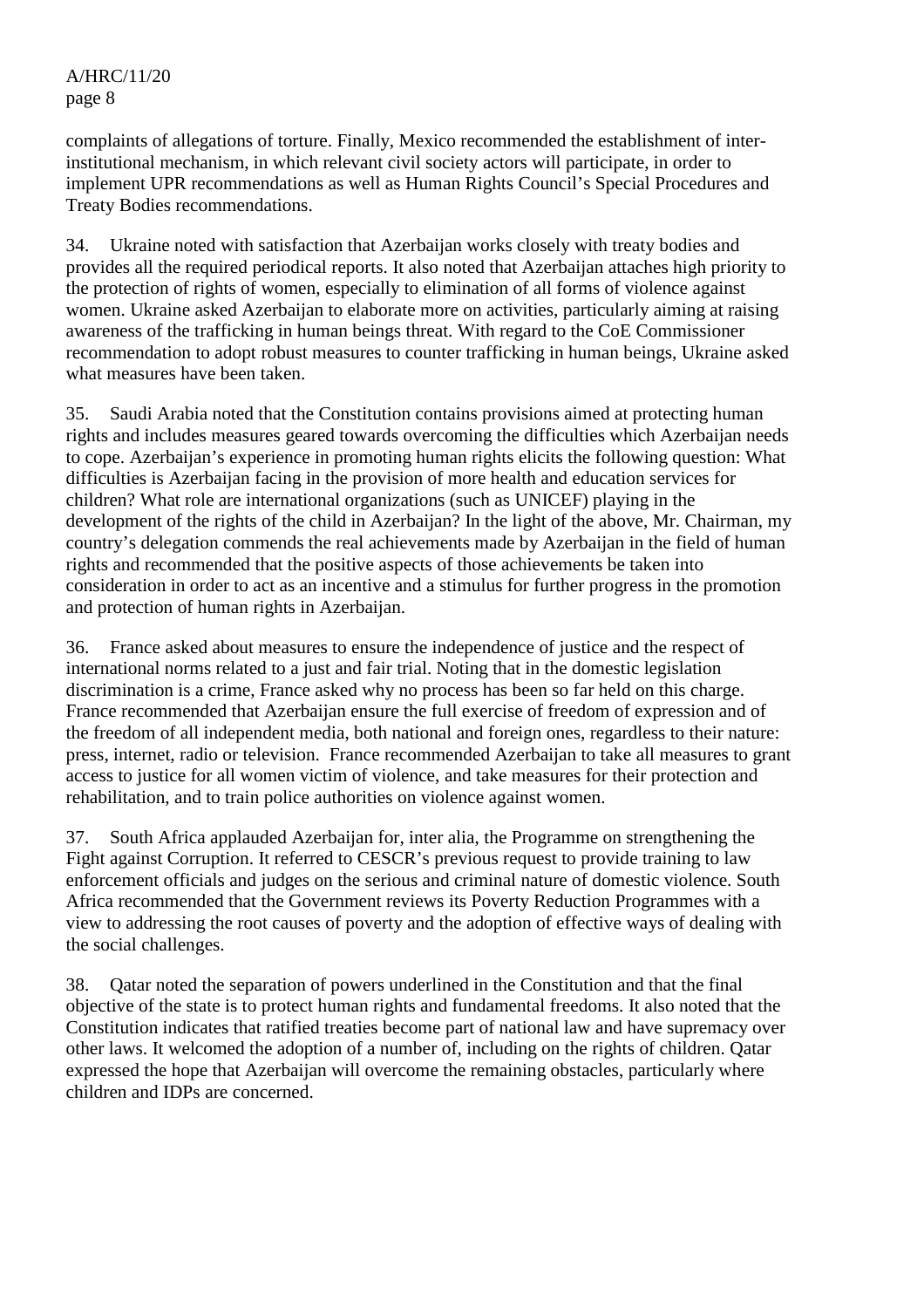39. Bahrain noted the efforts taken in order to promote, strengthen and protect civil, political, economic, social and cultural rights. These efforts are greatly valued as Azerbaijan made progress in many disciplines, especially freedom of religion and belief, religious tolerance and harmony. Bahrain also valued the efforts made regarding formulation of plans and human rights training of the judiciary in order to enhance the legal reform.

40. Liechtenstein recalled that, in 2006, the CRC expressed concerns at the growing numbers of street children and the lack of recovery, medical treatment, social integration or educational programmes and asked about further measures planned. It recommended that Azerbaijan accede to the Rome Statute of the International Criminal Court. Liechtenstein welcomed the measures taken to improve the training of law-enforcement officials regarding the prevention of torture and ill-treatment.

41. Egypt welcomed the establishment of the Human Rights Commissioner, which also includes a Special Counsellor on gender equality, as well as the State Committee on Women's Affairs. Egypt referred to the recommendation of CRC that this Office include a unit on children's rights. It welcomed the cooperation between Azerbaijan and the Human Rights Council, OHCHR and the different treaty bodies. It recommended that Azerbaijan continue efforts to promote and protect human rights in collaboration with the Human Rights Council and OHCHR on the basis of the needs identified by Azerbaijan and also continue its efforts to ensure that national laws are consistent with international obligations, and to further their implementation on the ground.

42. Sweden recommended increasing the efforts to ensure that detention conditions fully meets international human rights standards. Sweden recommended Azerbaijan to ensure that all branches of the State, including agents of public authorities, fully respects and promotes the freedom of expression. Concerned by recent decisions to stop foreign media from broadcasting in Azerbaijan, Sweden recommended Azerbaijan to fully uphold media freedom in accordance with international obligations. Sweden also recommended the Government to uphold the respect of the right to peaceful assembly and ensure that this right is effectively implemented.

43. Norway recommended Azerbaijan to issue a standing invitation to the Special Procedures. Norway recommended that Azerbaijan ensure that its media regulations promote diversity among media outlets in line with international standards and best practices. Norway recommended that crimes and violations against journalists and human rights defenders are effectively investigated and prosecuted, and that those responsible are punished. Norway recommended that complaints of harassment of journalists and human rights defenders receive prompt response and that adequate measures for their safety are taken. Finally Norway recommended that the State officials are discouraged from continuing the current practice of instituting lawsuit against journalists and human rights defenders that publish criticism.

44. Tunisia noted with interest the National Action Plan to promote human rights, the aim being, inter alia, to develop interaction between the state and civil society. Tunisia welcomed the considerable efforts to curb violence against women. It expressed the view that the project on combating violence against women in the  $21<sup>st</sup>$  century is an important approach in safeguarding the rights of women, including in countering early marriages, and in reducing the impact of this phenomenon on the family, particularly children.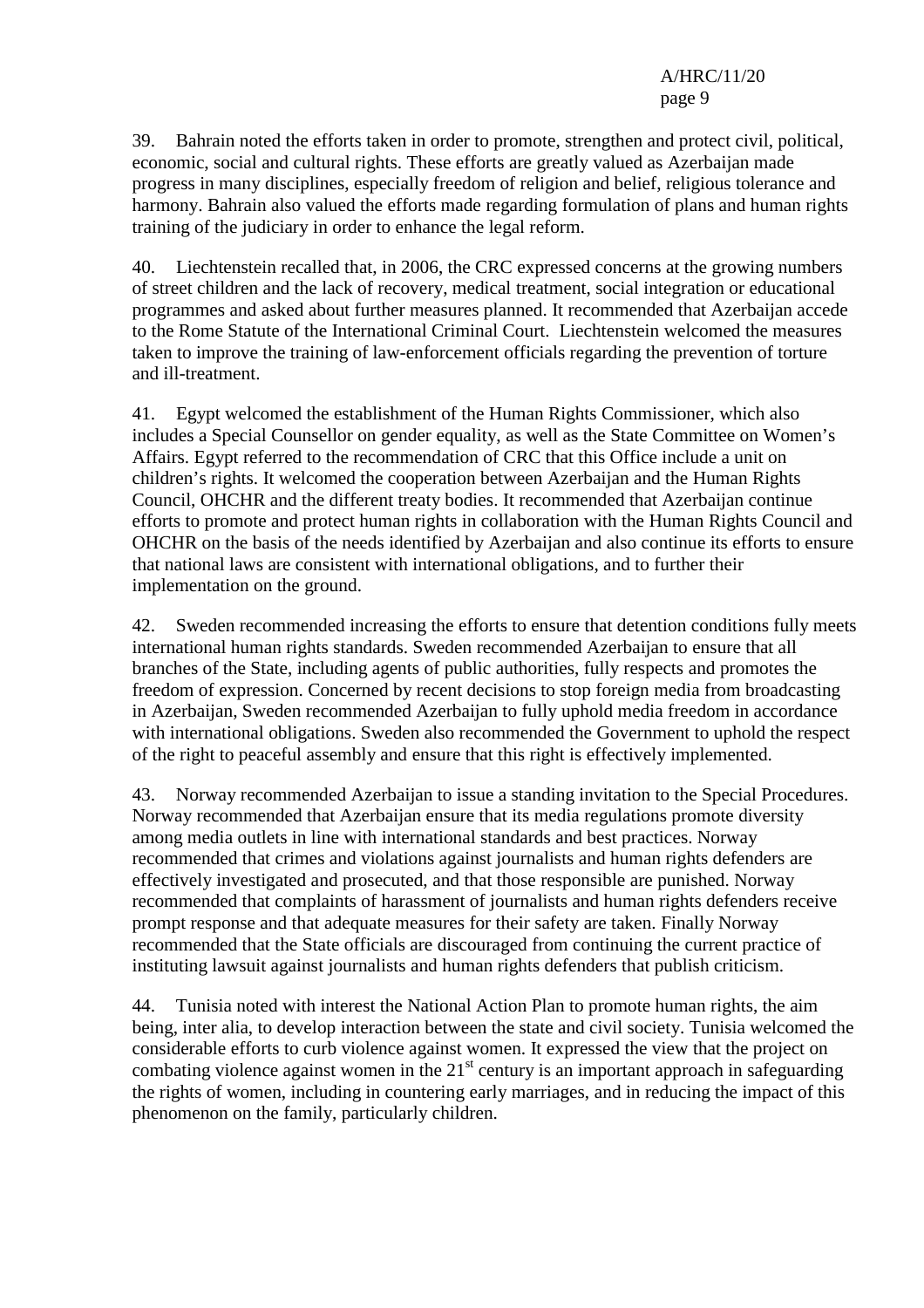45. Spain asked what kind of measures Azerbaijan will adopt in order to guarantee religious freedom including to ensure a greater press freedom and the eventual de-criminalization of defamation. Spain stated that approximately 600,000 Azeri have been living as IDPs for more than a decade as a result of the 1991-94 Nagorno-Karabakh conflict and asked what the Government is doing to ensure the enjoyment of human rights by IDPs. Spain asked about measures being taken in order to prevent cases of torture and abuses by police authorities.

46. Indonesia commended the new legislation on the Penal Enforcement Code and the Code of Criminal Procedure of 24 June 2008, which contains some progressive dispositions regarding the welfare of detainees and prisoners. Indonesia recommended Azerbaijan to ensure the effective implementations of these new laws. Indonesia recommended the Government to continue and intensify its efforts on behalf of children and women generally, to ensure their safety in the domestic environment and to remove any obstacles to their education, development and access to equal opportunities.

47. The United Kingdom noted that CAT was concerned at the substantial gap between the legislative framework and its practical implementation and that CRC was concerned that legislative measures are not provided with adequate mechanisms and financial support. The United Kingdom recommended that Azerbaijan reconsider its decision and permit broadcasting by non-Azeri outlets on FM frequencies. It referred to reports that some sectors of the Ministry of Interior and the judiciary appear to exert pressure on the media, including with the use of defamation trials. It emphasised that the use of criminal libel law to unjustly imprison or financially ruin journalists severely impacts on media freedom in this context it recommended that all journalists remaining in detention be released. It recommended that Azerbaijan continue to engage fully with civil society groups in the follow-up and implementation of this review.

48. The Czech Republic recommended to issue and implement a standing invitation to all Special Procedures. It recommended Azerbaijan to address persisting problems of prison conditions, such as overcrowding and insufficient health care and to establish an independent mechanism to overview conditions in detention facilities, with particular focus on conditions of children and their protection against violence and abuse. Referring to recommendations made by CAT, the Czech Republic recommended Azerbaijan to provide law enforcement and judicial officials with specific education/sensitivity training towards the protection of children, women and persons of minority sexual orientation or gender identity. The Czech Republic recommended Azerbaijan to take concrete measures to ensure necessary resources to increase effectiveness of the protection of children rights, including effective monitoring of conditions in institutional care and establishing of a complaint mechanism for children, to develop and adjust new mechanisms for the protection of children based on serious research and wide piloting, and to create mechanisms to deliver foster care services. The delegation finally recommended bringing rules on broadcasting in compliance with relevant provisions of ICCPR, releasing persons held in prisons for their political views and adopt safeguards against arbitrary or politically motivated detention and trials including through ensuring full independence and transparency of judiciary.

48. Turkey, aware of the fact that Azerbaijan found itself faced with a large scale displacement problem as a result of the Nagorno-Karabakh conflict, praised Azerbaijan for the effective measures taken to alleviate the suffering of IDPs. It appreciated the establishment of the Ombudsman Institution and encouraged Azerbaijan to continue to make the best use of this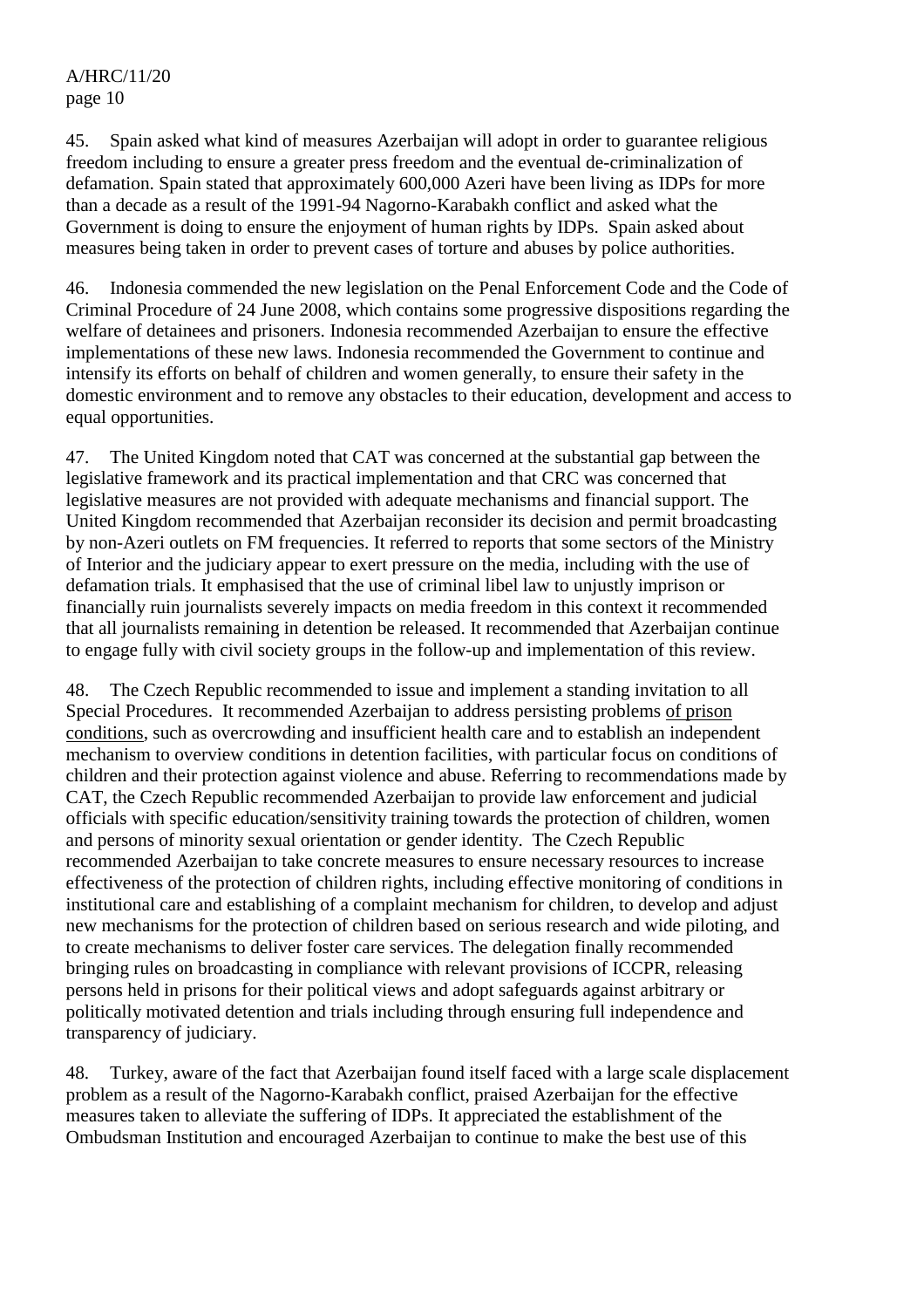important mechanism in addressing the remaining shortcomings in the judiciary and the penitentiary systems as well as in the fight against corruption. It trusts that the new Law on Freedom of Assembly will constitute a step in the right direction for raising further the democratic standards.

50. Latvia noted with appreciation the recent voluntary pledge of Azerbaijan to extend a standing invitation to all United Nations special procedures. It further noted the positive cooperation with a number of these special procedures and that Azerbaijan has invited and received several Special Rapporteurs in the past few years. In the light of this positive cooperation, Latvia recommended that Azerbaijan fulfil its voluntary pledge and extend a standing invitation to all special procedures of the Human Rights Council.

51. Jordan welcomed the adoption of the constitutional acts on the Commissioner for Human Rights (Ombudsman) and commended the strong political will as reflected in, inter alia, the 2006 national plan of action for human rights protection. Jordan recommended that Azerbaijan continue its constructive efforts in human rights education, including its active cooperation with the key international organizations towards this end.

52. Austria welcomed the Rights of the Child Act and the National Plan of Action for Human Rights Protection but said that their implementation reportedly face challenges. Austria recommended that Azerbaijan take concrete steps and ensure that all necessary resources are provided to government agencies in order to increase the efficiency of a child protection system. It also recommended that Azerbaijan ensure that pilot initiatives at regional level are fully supported by the federal government with a view to consider developing inter alia an independent, nationally coordinated statutory service, which could act as a referral and decisionmaking body. Austria noted the 2006 State Programme for the Placement of Children living in State Institutions in Families and Alternative Care as well as the project to create surrogate families for homeless and orphaned children. Austria recommended that Azerbaijan take concrete measures to ensure that institutions are adequately scrutinised with respect to quality standards of care and the possibility of redressing abuse and violations and recommended that Azerbaijan take concrete steps to make other forms of alternative care more accessible, i.e. promote guardianship and foster care systems as well as develop community based family support services that prevent the abandonment of children from their families.

53. Hungary expressed that it is important that children have a safe and harmonious family background and therefore welcomed measures taken in this regard. Hungary was concerned that children may still suffer neglect, corporal punishment and abuse, including sexual abuse in the family. It indicated that trafficking in human beings also remains a problem and that the risk is even higher for children who are illegally adopted from orphanages for the purpose of trafficking in organs. Hungary recommended that Azerbaijan take adequate measures to further defend children's rights. Hungary also recommended that Azerbaijan take the necessary measures so that persons below 18, being under arrest, would not be subject to corporal punishment or other forms of ill-treatment.

54. Russian Federation noted that over the last years, Azerbaijan managed to achieve considerable success in improving its human rights situation and that it has continued to improve its national legislation. It considered it important to look at the experiences of Azerbaijan in resolving social and economic issues, and especially the situation of children who lack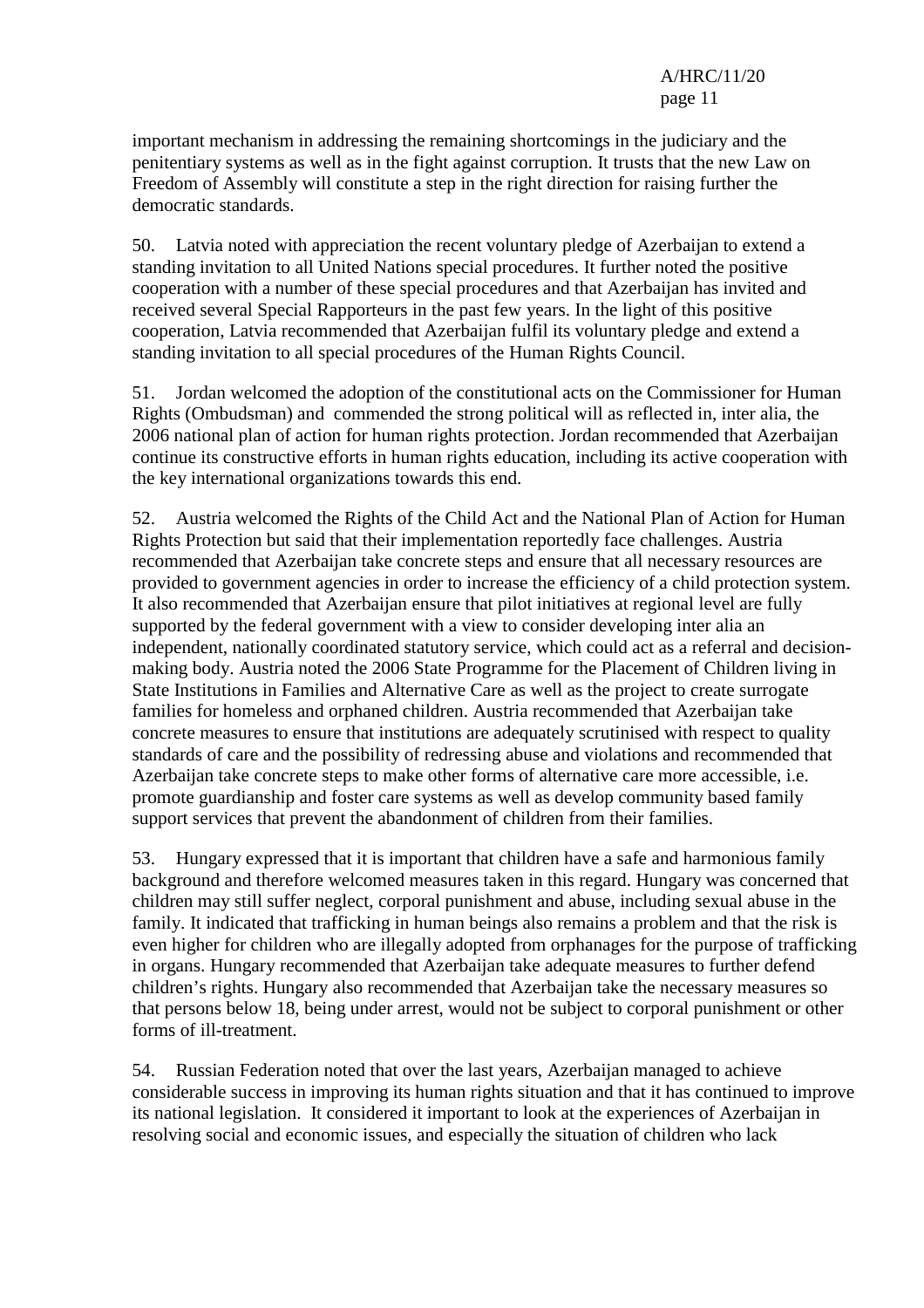supervision. The Russian Federation recommended that Azerbaijan continue its sustained work in the implementation of State program, over a period of 10 years, to transfer children from State institutions to families and alternative care.

55. Azerbaijan welcomed the recommendations made and indicated that it will address progress made and constraints in a frank manner. Regarding the strengthening of the judiciary, the delegation recalled its introductory statement and added that the selection of judges is fully transparent. In addition, new specialized courts are due to be established such as juvenile courts and new administrative courts. A great attention is paid to the training and re-training of judges and law enforcement officials. Attention is paid to expand access to justice and targeted measures include the establishment of six regional courts of appeal in addition to that in Baku.

56. Regarding journalistic activities, the delegation noted that Azerbaijan has abolished State censorship and legislative measures were adopted to truly ensure the freedom of speech and opinion. Azerbaijan has established a Council of the Press and adopted a special concept paper on working with the media. A special fund to support news media was established and all violations of journalists' rights are carefully investigated and monitored by relevant bodies. There were instances of law enforcement officials being punished for such violations. The delegation acknowledged that a number of journalists were prosecuted in criminal courts and serve a sentence in jail but for specific crimes not related to their journalistic activities and many of them were pardoned over the past years. The prosecution of journalists for slander and insult are rare, treated as civil cases and there is currently only one journalist serving a sentence for defamation.

57. Regarding children without supervision, Azerbaijan noted cases of abuse of authority by the police but that necessary measures have been taken. On corruption, by a 2006 Decree, a structure for internal investigations was established within the Ministry of Interior. Over the past years, a number of cases of human rights violations by the police were registered, which led to disciplinary measures, prosecution and dismissals.

58. On children's rights, efforts have been undertaken in line with the CRC, including the 2005 Law on street children and children without parental supervision. Over the last few years, more than 1000 children were taken out of the street and received assistance tailored to their needs including education and issuance of identification documents. To this end, Azerbaijan cooperates with human rights institutions, SCFWC and NGOs. In 2007 and 2008 a training course on street children was conducted and a foster institution for street children was created.

59. Azerbaijan stated that social protection of vulnerable persons, including disabled persons is a priority area. The main goal is to promoting employment for these persons and quotas were established by law in 2001 for the employment of disabled persons. In addition, a law targeting State assistance was adopted, which enshrines the principle of equality without any kind of discrimination.

60. On poverty, the delegation recalled that the poverty rate decreased in 2008 and referred to the prior mentioned 2008-2015 State programme. On institutionalisation and alternative care for children, Azerbaijan referred to the 2006-2015 State programme conducted with UNICEF and NGOs.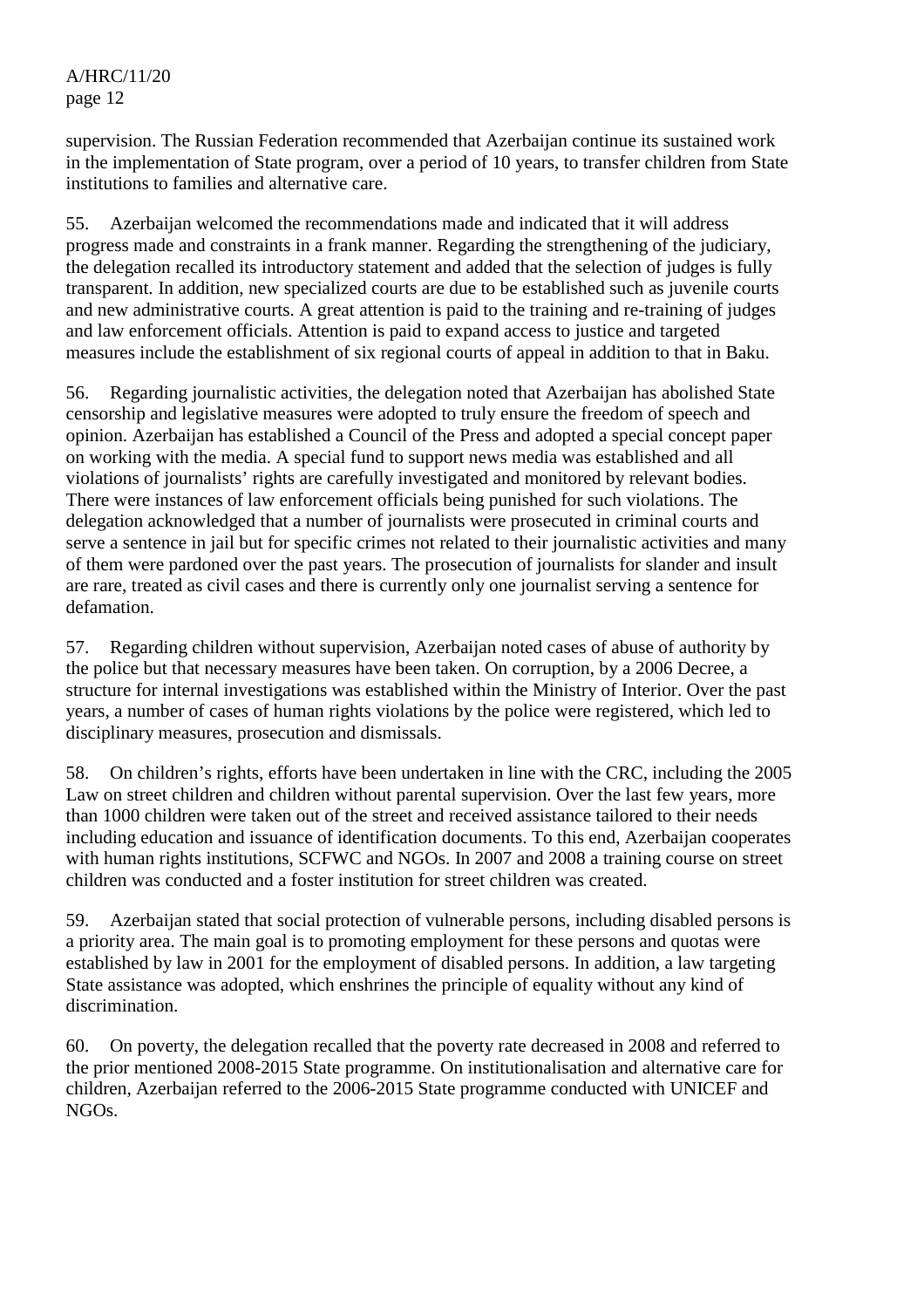61. On women's rights, Azerbaijan noted that it will as a State party to CEDAW present its periodic report in 2009 to the Committee whose recommendations will help in improving the situation. The delegation made reference to the 2007 comprehensive programme, the draft law to prevent domestic violence, and recalled that criminal law provides for sanctions and penalties of physical and sexual violence.

62. On children's rights, the delegation said that a national programme was being drafted, and that a supplement to the criminal code had been adopted emphasizing rehabilitation of children. There is only one educational institution, which is overcrowded, but measures will be taken in the reform of the penitentiary system. The ICRC can visit penitentiary institutions without obstacles and a Public Affairs Committee was established within the Ministry of Justice made up of NGOs, which monitors the situation in full transparency.

63. Azerbaijan praised special procedures and announced having decided to extend a standing invitation to all of them. The Ombudsman was granted Status A in 2000 and respects the Paris Principles. Finally, it was recalled that Azerbaijan ratified OP-CAT.

64. Chile expressed concern at, inter alia, persistent cases of intimidation, cruel treatment and torture, prison conditions and judicial procedures, restrictions on freedom of assembly and expression. Chile recommended to promote and strengthen international humanitarian cooperation and assistance so as to provide for programmes and mechanisms to contribute to the elimination of threats and limitations to human rights of refugee and displaced persons. Chile also recommended to speed up the implementation of legal framework, as well as improve systems and procedures for the administration of justice and to make further progress on public governance. Chile recommended to increase the protection mechanisms for women and children as well as measures to disseminate and make their implementation more effective.

65. Japan welcomed the agreement with the ICRC to permit its officials to visit convicted persons in places of detention without interference. Japan noted that, according to the 2007 annual report from the Office of the Ombudsman, 144 cases of human rights violations were registered and that disciplinary action was taken against 199 people. With a view to improving criminal justice, especially in terms of the prevention of torture, Japan recommended that Azerbaijan consider taking substantial measures, such as requesting capacity-building assistance, to advance the understanding of human rights and criminal investigation ability of police personnel.

66. The United Arab Emirates noted efforts made especially in the field of health, education, the protection of women's rights and the contribution women give to the society. The United Arab Emirates were satisfied about the measures taken to thwart human trafficking, but were willing to learn more about this.

67. Democratic People's Republic of Korea appreciated the establishment of the Institution of Ombudsman and Presidential Pardons Commission. It was impressed by Azerbaijan's ratification of the major human rights instruments and efforts to observe reporting obligations. It asked Azerbaijan to elaborate on plans to further improve the situation of women and children.

68. Kazakhstan noted the work undertaken to reform the judiciary and was pleased to note that Azerbaijan, is implementing measures to ensure the effective administration of justice. It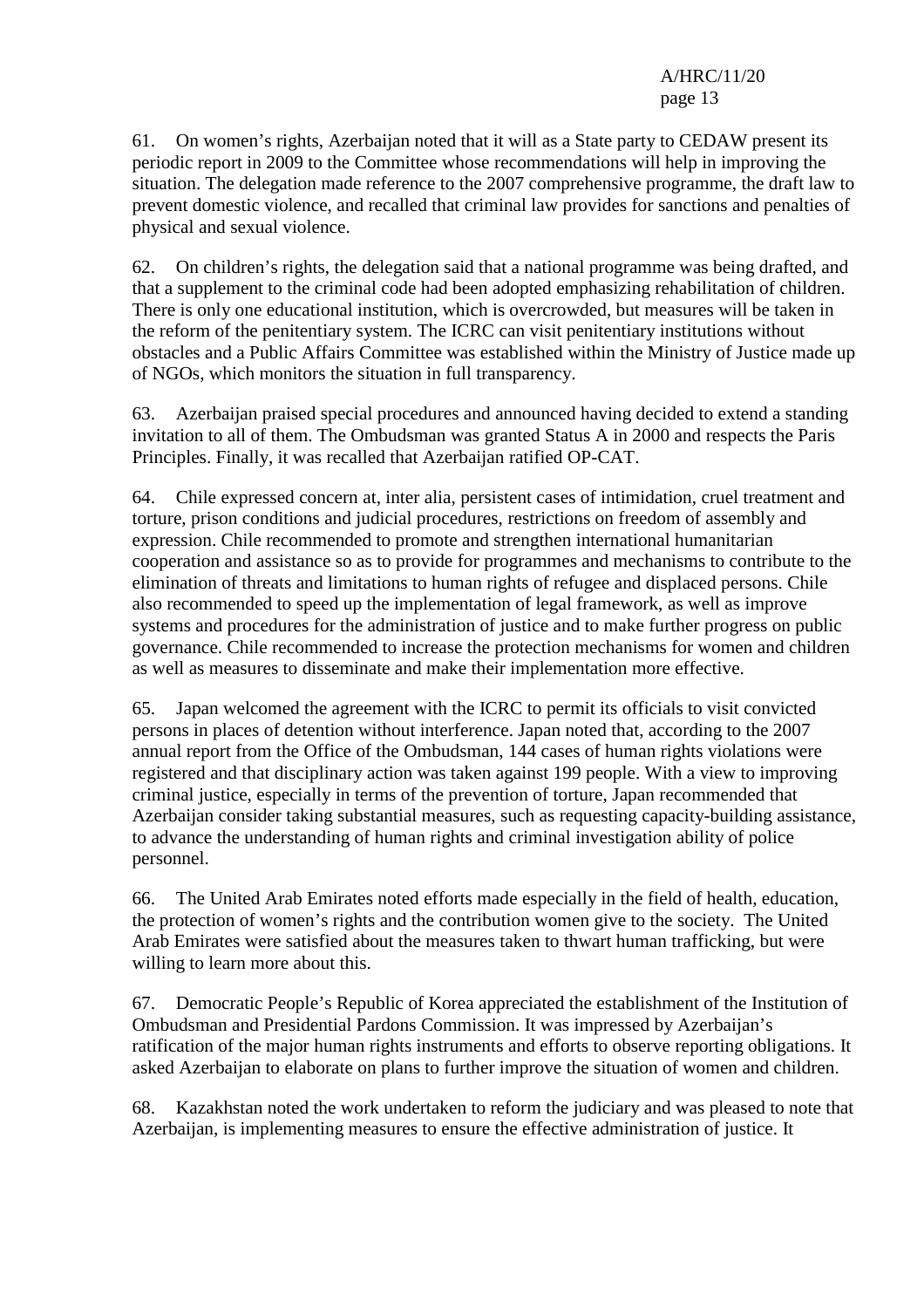expressed satisfaction at the policy on the protection of the rights of the family, women and children. Kazakhstan recommended that Azerbaijan continue its effective work in the area of defending these rights.

69. Malaysia was encouraged to note the serious efforts in combating violence against women including domestic violence. It recommended that Azerbaijan consider widely disseminate information on the provision of CEDAW to the publics through education system, awarenessraising campaigns and gender sensitivity training. Malaysia recommended that Azerbaijan steps up its efforts to ensure that basic needs of the population are fully met, in particular, in the areas of employment, public health, education and public housing.

70. Italy recommended that Azerbaijan take fully into account the recommendations of the Special Rapporteur on Freedom of Religion aimed at promoting and fully ensuring freedom of religion for all religious communities throughout Azerbaijan. Italy recommended Azerbaijan to further align its legislation and practice with the provisions of the Convention against Torture. Italy recommended that Azerbaijan develop a national strategy to guarantee better access to education to all children and to include in the school system, at all levels, appropriate measures in the field of human rights education, in accordance with the Plan of Action 2005-2009 of the World Programme for Human Rights Education.

71. Canada welcomed the adoption of the 2008 Law on freedom of assembly. It recommended that Azerbaijan improve respect for the right to freedom of assembly in line with its domestic legislation and its obligations under article 21 of the ICCPR. Canada recommended that Azerbaijan expand media freedoms, particularly access to broadcast media. It recommended to implement the recommendations of the OSCE in regards to reversing the ban on foreign FM radio broadcasting. Canada also recommended that Azerbaijan fully respect the social and economic rights of all, including internally displaced persons, in line with its obligations under the ICESCR by following through on its commitments under the programme of the State Committee on Refugees and Internally Displaced Persons.

72. Sudan commended Azerbaijan for protecting and promoting human rights, especially the rights of vulnerable groups, and noted Azerbaijan's also continued focus on the right of the child. Sudan recommended Azerbaijan to continue its cooperation with the international community, especially in two fields: the solution of problems of refugees and IDPs; and its 2006-2015 State program on poverty alleviation and development.

73. Lithuania expressed appreciation for having abolished death penalty more than ten years ago. Lithuania recommended Azerbaijan to change the criminal legislation provisions on defamation and to eliminate unnecessary pressure on journalists fulfilling their professional duties. Lithuania recommended that public awareness campaigns about equal opportunities of women and men should be carried on. Lithuania also recommended further developing measures against domestic violence against women. Victims of domestic violence should have possibility to use appropriate means of redress and access to shelters.

74. Armenia referred to CERD that encouraged Azerbaijan to combat tendencies giving raise to racist and xenophobic behaviour, particularly against ethnic Armenians. CESCR in 2004, ECRI and Commissioner for Human Rights in 2007 raised similar concern stating: "Armenians living in an atmosphere of fear", "illegal occupation of properties belonging to Armenians and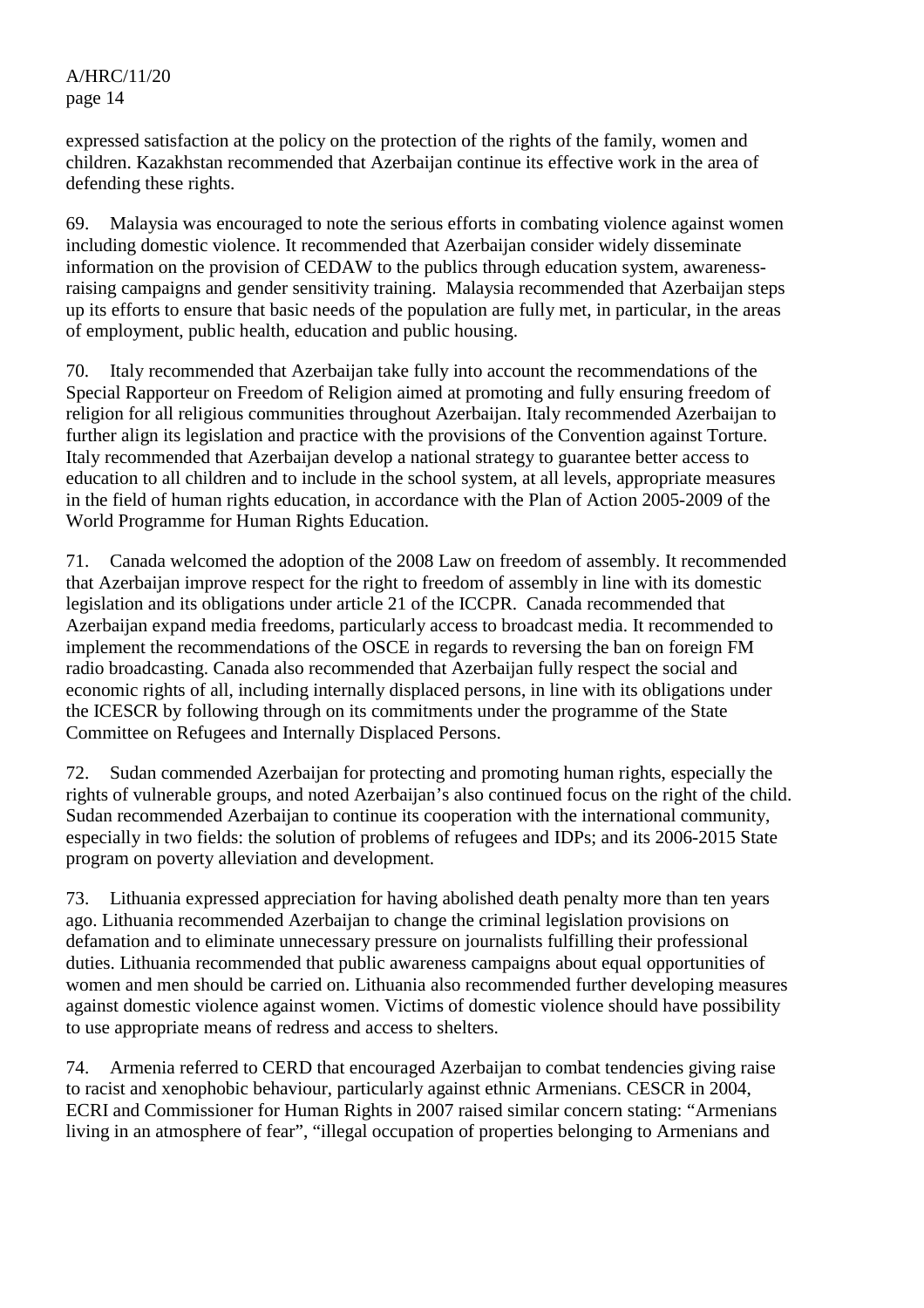other ethnic groups, facing widespread discrimination in various spheres, oral and written inflammatory speech…fuelling negative feelings among society towards Armenians". According to the Delegation of Armenia, despite those recommendations, hate-speech and deprivation of cultural rights by misappropriation and destruction of Armenian cultural heritage continue (ICOMOS resolution 5, 16th General Assembly). Armenia asked for clarifications on measures taken to redress the situation with discriminatory treatment of the Armenian community. Armenia referred to 2006 CRC recommendations (paras. 24, 49, 55, 57(e), 58(f)) and recommended Azerbaijan to stop the discriminatory practices against its own citizens, and redress the situation to achieve full protection of human rights for all its citizens, especially children.

75. Holy See was well aware of the enormous contribution Azerbaijan has made to religious freedom and inter-religious dialogue. The Holy See draw the attention to the cumbersome registration process requested for religions and problem is the difficulty to obtain visas for clergy and religious personnel in general. The delegation recommended coming to a more streamlined, transparent registration process, and visa issuing. Finally, in order to foster a further dialogue between religions, the delegation recommends an educational and awareness program focusing on the different religions in the country.

76. Islamic Republic of Iran noted that a Commission on Human Rights or Ombudsman is in place to redress human rights violations and that a national plan of action was approved. It asked about measures taken to combat domestic violence; and for further explanation concerning the national strategy to increase transparency and combat corruption and relevant plan of action for 2007-2011. The Islamic Republic of Iran recommended Azerbaijan to further promote a culture of human rights among the society, to strengthen national capacities and to address shortcomings in the area of human rights promotion and protection, including the rule of law and adequate protection of vulnerable segments of the population.

77. Poland recommended that Azerbaijan improve the living standards and conditions in prisons. Poland wished to learn how the authorities would explain the ban on foreign broadcasters using FM frequencies. Poland recommended that Azerbaijan take effective measures to ensure the full realisation of the right to freedom of expression. It congratulated Azerbaijan on the decision to extend a standing invitation to all special procedures of the Human Rights Council.

78. Pakistan noted that the work being done under the adoption of the first National Plan of Action for the Protection of human is impressive. The penitentiary reform is a clear example of collective efforts. Pakistan appreciated the priority being given to the issue of IDPs, to the elimination of violence against women and bringing all perpetrators to justice.

79. Bangladesh hoped that the oil revenue will be used equitably across the population to raise their overall standard of life. Bangladesh added that the issue of gender mainstreaming and equality has been identified as a critical challenge and recommended that Azerbaijan continue to address the challenge in a purposeful manner. Bangladesh said that the issue of freedom of media should also be looked at and recommended that the Government of Azerbaijan continue to work in earnest to address some of the legitimate concerns in this regard.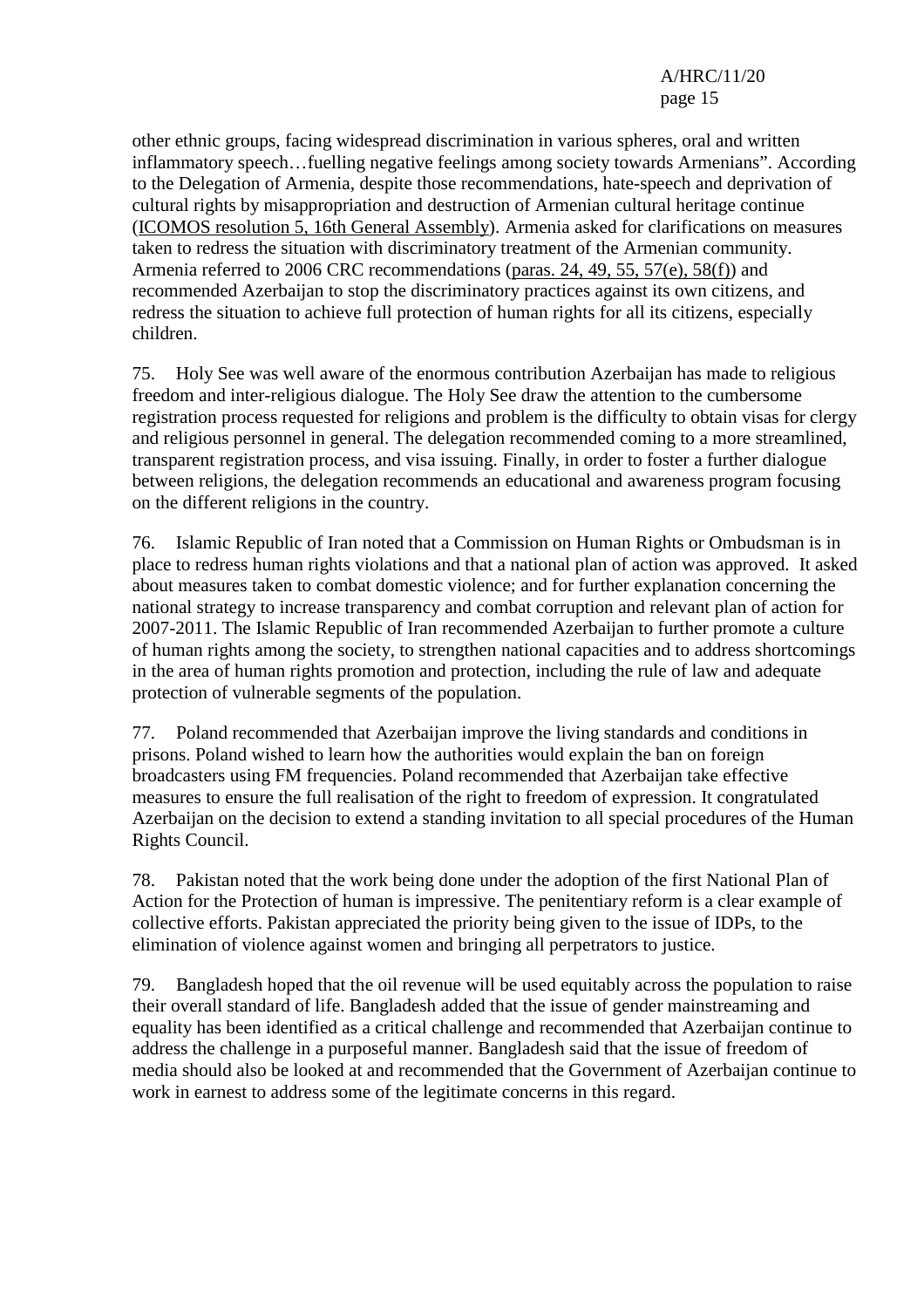80. Senegal welcomed the possibility afforded to NGOs to submit draft legislation and to participate in the consideration and adoption of those bills, noting that it is a practice in which Azerbaijan could take pride. In the light of the excellent provisions adopted by Azerbaijan concerning human rights issues, Senegal encouraged Azerbaijan to hold fast to its course so as to strengthen its efforts in the area of protecting the rights of the child and eradicating poverty.

81. Syrian Arab Republic stated that Azerbaijan achieved progress, inter alia, by the the protection of the independent judicial power of the courts including the Constitutional Court. As a member of the CoE, Azerbaijan recognizes the jurisdiction of the European Court of Human Rights. It took note with appreciation of the efforts to provide all basic human services to more than one million Azerbaijani refugees and IDPs, especially women and children.

82. Estonia noted the Law on Fighting against Trafficking in Human Beings and the relevant National Action Plan. Despite that, trafficking remains a serious problem in Azerbaijan and Estonia asked what steps have been taken to implement this National Action Plan with regard to the actual penalties to the perpetrators. Estonia recommended that Azerbaijan ensure the effective implementation of the National Action Plan against Trafficking and to provide the necessary assistance to the victims of trafficking.

83. Chad encouraged Azerbaijan to continue its efforts to improve the human rights situation in the country and urged the international community to assist the country in coping with the challenges. However, Chad expressed concern at reports of the abortion of female foetuses by families which preferred not have female children.

84. Afghanistan appreciated that places of detention were officially opened up to human rights organizations. Azerbaijan signed in 2000 an agreement permitting ICRC officials to visit convicted persons in detention without interference, and Afghanistan asked about the renewal status of that agreement. While welcoming the positive improvements in women and children's rights, especially measures taken to combat domestic violence, Afghanistan recommended to continue efforts in this direction.

85. Brazil commended the promulgation of the Gender Equality Act and Azerbaijan's efforts towards the attainment of the MDGs. Brazil asked Azerbaijan to further elaborate on the measures taken to combat and punish domestic violence against women. Brazil encouraged Azerbaijan to accomplish progressively human rights goals as set up by HRC Resolution 9/12. Within that context Brazil recommended continuing efforts to further strengthen institutional and policy frameworks in the area of promotion and protection of human rights. Brazil also recommended that Azerbaijan take necessary measures aimed at prohibiting all forms of corporal punishment against children.

86. Palestine noted that Azerbaijan's approach constitutes a model in terms of promoting human rights despite existing obstacles such as the situation of refugees, displaced persons and economic difficulties. Palestine emphasised that Azerbaijan had been the first Muslim country to recognise the right of women to vote. Palestine recommended that Azerbaijan continue to take the necessary measures to increase transparency in local and national institutions and to optimise the country's potential.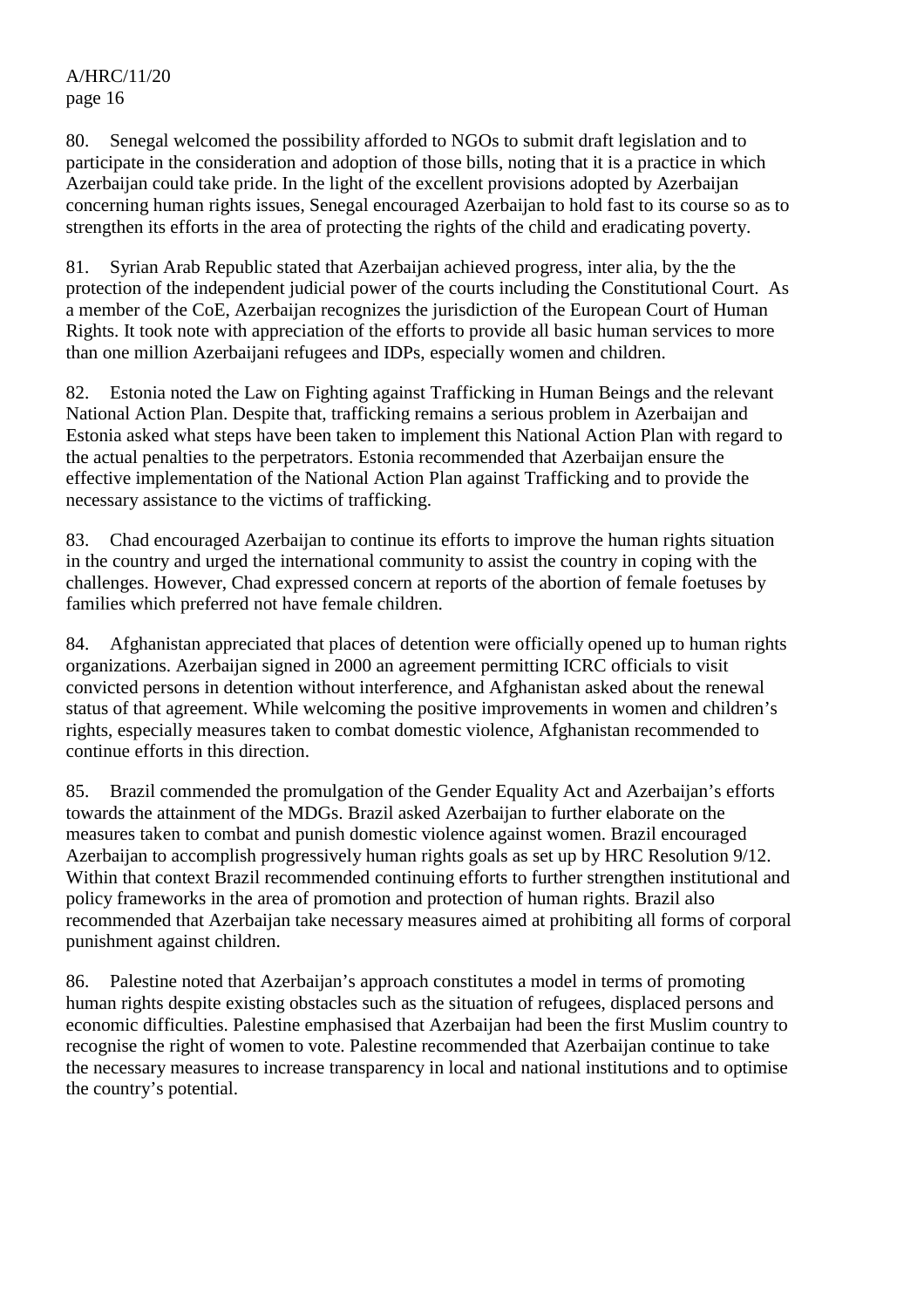87. Ireland welcomed the implementation of certain recommendations during the visit by the Special Rapporteur on the promotion and protection of freedom of opinion and expression in 2007. However, a number of journalists remain in prison which is of grave concern and Ireland asked, inter alia, what steps are taken to ensure the release of those journalists. Ireland recommended that the Government puts in place further measures a) to ensure respect for freedom of expression and of the media; b) to ensure that cases of alleged violence against, and wrongful imprisonment of members of the media are fully investigated; and c) to ensure that the Law of Libel is not utilised in such a manner as to stifle honest and professional reporting. Ireland recommended that the Law on Television and Radio broadcasting is amended as soon as possible to ensure that the licenses of international broadcasters can be renewed.

88. Argentina called for the possibility for ratifying CDP. Argentina recommended that Azerbaijan implement active policies and awareness campaigns in order to overcome the situation of discrimination against women. Argentina also recommended Azerbaijan to step up its social integration policies and education programmes to eradicate the current situation of children living on the street who are victims of sexual exploitation and physical abuse.

89. The Philippines inquired as to the main obstacles faced in implementing the national law and action plan against human trafficking and as to the measures it is taking to address high rates of maternal mortality. The Philippines recommended that Azerbaijan continue efforts to eradicate poverty, paying special attention to the situation of street children and children with disabilities. The Philippines also recommended that Azerbaijan share best practices in promoting religious tolerance and harmony in society.

90. India appreciated efforts to reduce poverty and strengthen human rights, including those of its ethnic minorities and IDPs. India asked about Azerbaijan's specific laws on gender equality and other efforts to impart greater awareness about gender sensitivity. Concern has also been expressed about the decline in education standards and school enrolment rates. India requested information on progress in reforming the judiciary and measures adopted to tackle human trafficking.

91. In response to statements made, Azerbaijan noted that defamation and discrimination is a legal and social matter of a developing democracy. Individuals brought to courts in relation to this legislation are very rarely handled through criminal courts. Azerbaijan endeavours to improve its legislation, a special working group was established and appropriate provisions have been drafted.

92. The delegation made reference to the Communication law according to which broadcasting takes place on the basis of a licence granted through a competitive process. Three foreign radio stations were closed because the law does not provide for foreign radios to broadcast on Azeri frequencies. The delegation hoped that progress will be made in this area.

93. On freedom of assembly, Azerbaijan indicated that there is a law on this matter in line with international standards. The problem lies in the fact that sometimes gatherings are organised outside of indicated locations. In cooperation with international organisations, an appropriate monitoring is carried out.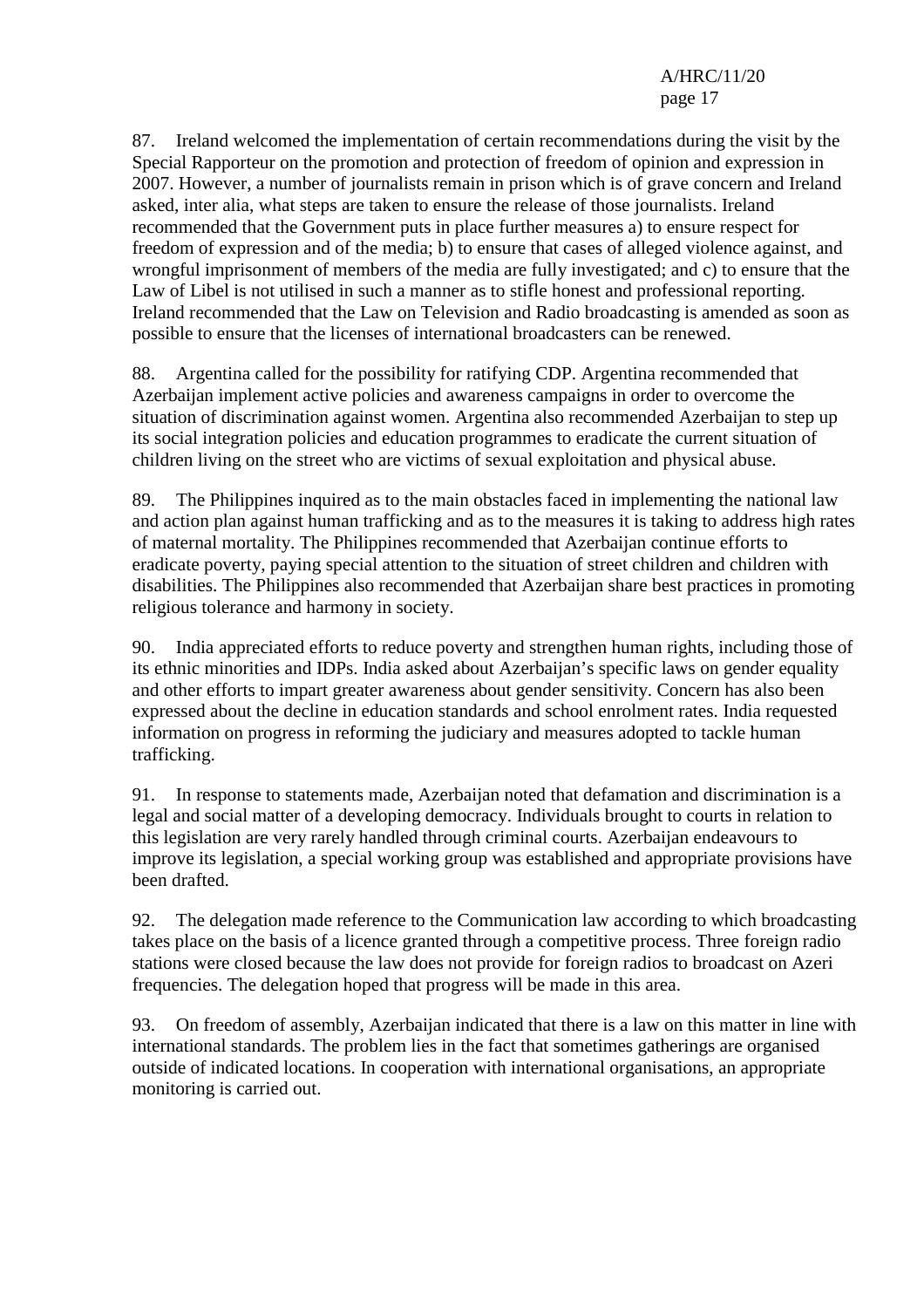94. With regard to the Rome Statute, the delegation indicated that Azerbaijan was involved in its draft but that, notably, the concept of aggression should be clarified before Azerbaijan may proceed to ratification.

95. In closing, Azerbaijan thanked everyone for the spirit of cooperation and will take direct note of recommendations.

### **II. CONCLUSIONS ET/OU RECOMMANDATIONS**

- 96. Au cours du débat, les recommandations ci-après ont été faites à l'Azerbaïdjan:
	- 1. Adhérer au Statut de Rome de la Cour pénale internationale (Liechtenstein); continuer à rendre sa législation et sa pratique conformes aux dispositions de la Convention contre la torture (Italie); poursuivre ses efforts pour que les lois nationales soient compatibles avec les obligations internationales qui incombent au pays et renforcer leur mise en œuvre sur le terrain (Égypte);
	- 2. Continuer de promouvoir une culture des droits de l'homme dans la société, renforcer les capacités nationales et remédier aux lacunes dans le domaine de la promotion et de la protection des droits de l'homme, notamment pour garantir l'état de droit et la protection adéquate des groupes vulnérables de la population (Iran);
	- 3. Poursuivre ses efforts pour renforcer les cadres institutionnel et politique dans le domaine de la promotion et de la protection des droits de l'homme (Brésil); continuer à prendre les mesures nécessaires pour accroître la transparence dans les institutions locales et nationales et pour optimiser le potentiel du pays (Palestine); établir un mécanisme interinstitutionnel auquel participeront les acteurs concernés de la société civile afin de mettre en œuvre les recommandations formulées à l'issue de l'Examen périodique universel et les recommandations faites par les procédures spéciales du Conseil des droits de l'homme et les organes conventionnels (Mexique);
	- 4. Veiller à ce que les initiatives pilotes au niveau régional soient pleinement soutenues par le Gouvernement fédéral en vue d'envisager de mettre en place, notamment, un service public indépendant coordonné à l'échelle nationale, qui pourrait jouer un rôle d'organisme d'orientation et de décision (Autriche); prendre des mesures concrètes pour que les institutions fassent l'objet d'un examen en bonne et due forme portant sur les normes de qualité des soins et la possibilité de corriger les abus et les violations dans le but d'accroître l'efficacité du système de protection de l'enfance (Autriche);
	- 5. S'acquitter de l'engagement qu'il a pris (Lettonie), adresser (Norvège) une invitation permanente à toutes les procédures spéciales du Conseil des droits de l'homme et lui donner effet (République tchèque);
	- 6. Poursuivre les programmes nationaux déjà entrepris pour réduire jusqu'à les éliminer totalement toutes les formes de discrimination à l'égard des femmes (Cuba); adopter une législation spécifique sur la violence contre les femmes et les mariages forcés, conformément à la Convention internationale sur l'élimination de toutes les formes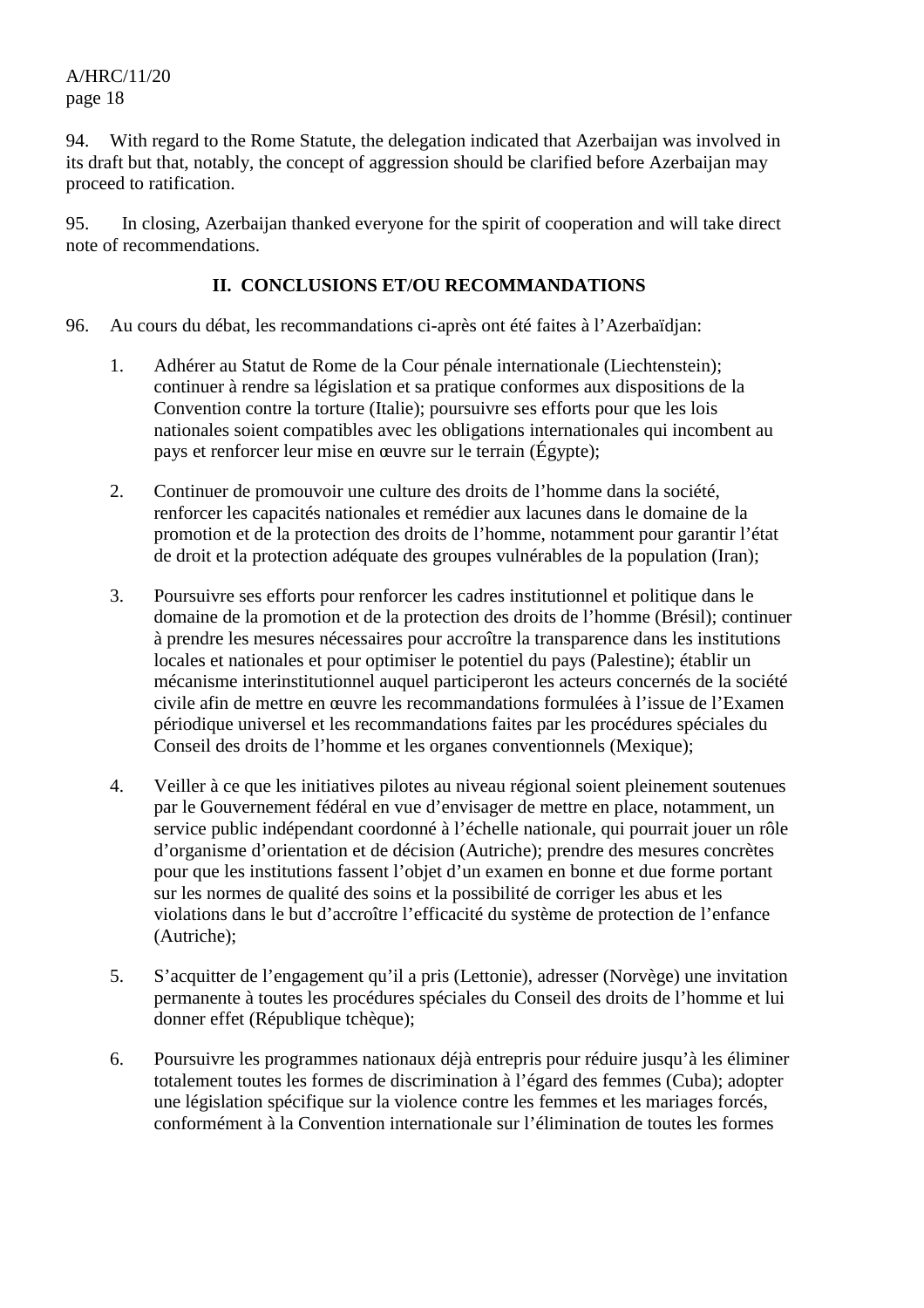de discrimination à l'égard des femmes et à la Convention relative aux droits de l'enfant, en vue de prévenir et de réprimer la discrimination à l'égard des femmes (Mexique); mener des politiques et des campagnes de sensibilisation actives afin de remédier à la discrimination à l'égard des femmes (Argentine); mener des campagnes de sensibilisation du public sur l'égalité des chances pour les femmes et les hommes (Lituanie); faire preuve de volontarisme pour parvenir à la parité des sexes (Bangladesh);

- 7. Dispenser aux agents des services répressifs et judiciaires une formation spécifique et les sensibiliser à la protection des enfants, des femmes et des personnes dont l'orientation sexuelle ou l'identité de genre sont minoritaires (République tchèque);
- 8. Consacrer une attention croissante à la lutte contre la violence à l'égard des femmes, en particulier en appliquant des mesures sociales dans ce domaine (Algérie); prendre toutes les mesures pour donner accès à la justice à toutes les femmes victimes de violence, prendre des mesures pour les protéger et les réinsérer, et former les autorités de police au sujet de la violence contre les femmes (France);
- 9. Poursuivre et intensifier ses efforts en faveur des enfants et des femmes en général, afin d'assurer leur sécurité dans le milieu familial et de supprimer tout obstacle à leur éducation, à leur développement et à leur accès à l'égalité des chances (Indonésie); étendre les mesures de lutte contre la violence familiale à l'égard des femmes (Lituanie), faire en sorte que les victimes de violence familiale aient accès à des voies de recours appropriées et à des foyers (Lituanie); prendre des mesures concrètes et veiller à ce que les organismes gouvernementaux soient dotés de toutes les ressources nécessaires afin d'accroître l'efficacité du système de protection de l'enfance (Autriche); poursuivre ses efforts dans le sens positif de l'amélioration des droits des femmes et des enfants, en particulier les mesures prises pour lutter contre la violence familiale (Afghanistan);
- 10. Étendre les mécanismes de protection des femmes et des enfants ainsi que les mesures visant à les diffuser et à mieux les mettre en œuvre (Chili);
- 11. Appliquer pleinement les recommandations de l'étude des Nations Unies sur la violence contre les enfants (Slovénie); prendre les mesures nécessaires pour que les personnes âgées de moins de 18 ans qui sont en état d'arrestation ne soient pas soumises à des châtiments corporels ou à d'autres formes de mauvais traitements (Hongrie); prendre les mesures nécessaires pour interdire toutes les formes de châtiments corporels contre les enfants (Brésil); renforcer ses politiques d'intégration sociale et ses programmes pédagogiques pour mettre fin à la situation des enfants vivant dans la rue qui sont victimes d'exploitation sexuelle et de violence physique (Argentine);
- 12. Prendre des mesures concrètes afin de dégager les ressources nécessaires pour mieux protéger les droits de l'enfant, notamment en instaurant un suivi efficace des conditions de vie dans les institutions d'accueil et en mettant en place un mécanisme de plainte pour les enfants, élaborer et adapter de nouveaux mécanismes de protection de l'enfance fondés sur des travaux de recherche sérieux et des essais à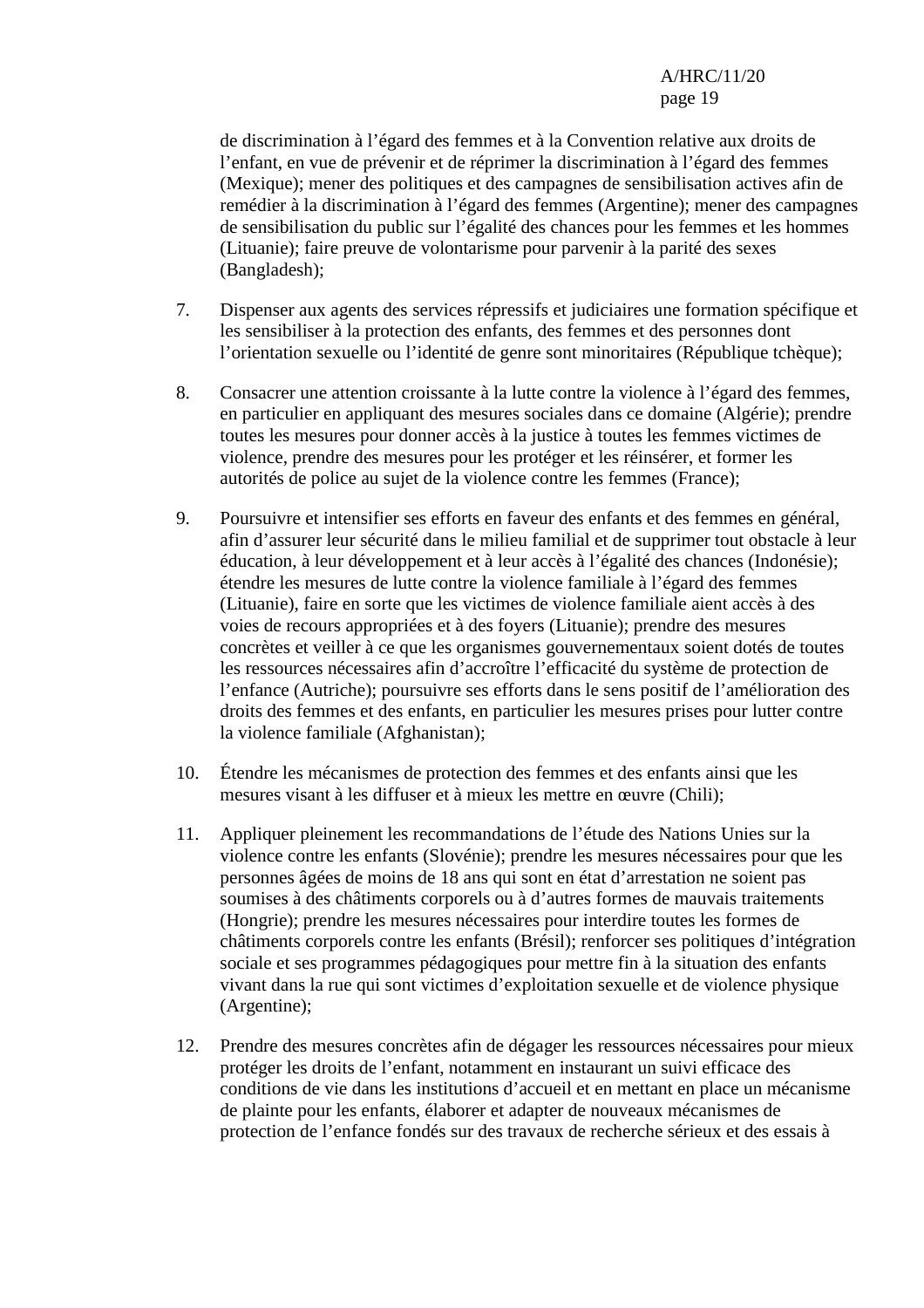grande échelle, et créer des mécanismes pour fournir des services de placement familial (République tchèque); prendre des mesures adéquates pour mieux défendre les droits de l'enfant (Hongrie);

- 13. Veiller à la mise en œuvre effective du Plan national d'action de lutte contre la traite et apporter l'assistance nécessaire aux victimes de la traite (Estonie);
- 14. Envisager de modifier ou d'abroger la loi pénale sur la diffamation afin qu'une personne ne puisse plus être privée de sa liberté à cause de ses opinions (Pays-Bas); modifier la loi pénale sur la diffamation pour supprimer les pressions indues exercées sur les journalistes qui s'acquittent de leurs obligations professionnelles (Lituanie); s'assurer que la loi sur la diffamation ne sert pas à censurer des comptes rendus honnêtes et professionnels (Irlande);
- 15. Veiller à ce que toutes les branches de l'État, notamment les agents publics, respectent et promeuvent la liberté d'expression (Suède); assurer le plein exercice de la liberté d'expression et la liberté de tous les médias indépendants, nationaux et étrangers, quelle que soit leur nature: presse, Internet, radio ou télévision (France); prendre des mesures efficaces pour assurer la pleine réalisation du droit à la liberté d'expression (Pologne); continuer à travailler sérieusement pour répondre à certaines des préoccupations légitimes concernant la liberté des médias (Bangladesh); mettre en place des mesures supplémentaires pour assurer le respect de la liberté d'expression et de la liberté des médias (Irlande); respecter pleinement la liberté des médias, conformément aux obligations internationales (Suède); veiller à ce que la réglementation régissant les médias favorise la diversité parmi les médias conformément aux normes et aux meilleures pratiques internationales (Norvège);
- 16. Enquêter efficacement sur les infractions et les violations dont sont victimes les journalistes et les défenseurs des droits de l'homme, engager des poursuites et punir les responsables (Norvège); traiter sans délai les plaintes de harcèlement émanant de journalistes et de défenseurs des droits de l'homme et prendre des mesures appropriées pour assurer leur sécurité (Norvège); dissuader les agents de l'État de poursuivre la pratique actuelle consistant à engager une action en justice contre les journalistes et les défenseurs des droits de l'homme qui publient des articles critiques (Norvège); remettre en liberté tous les journalistes qui sont encore en détention à l'issue de procès abusifs pour calomnie ou diffamation (Royaume-Uni); veiller à ce que les cas allégués de violences contre des membres des médias et de placement abusif en détention fassent l'objet d'une enquête approfondie (Irlande); mettre les règles régissant la radiodiffusion en conformité avec les dispositions pertinentes du Pacte international relatif aux droits civils et politiques, en libérant les personnes détenues en raison de leurs opinions politiques et en adoptant des mesures de protection contre les placements en détention et les procès arbitraires ou à motivation politique, y compris en assurant l'indépendance et la transparence totales du système judiciaire (République tchèque);
- 17. Accroître la liberté des médias, notamment l'accès à la radio et à la télévision, et mettre en œuvre les recommandations de l'OSCE relatives à la levée de l'interdiction de la radiodiffusion FM étrangère (Canada); modifier la loi sur la télévision et la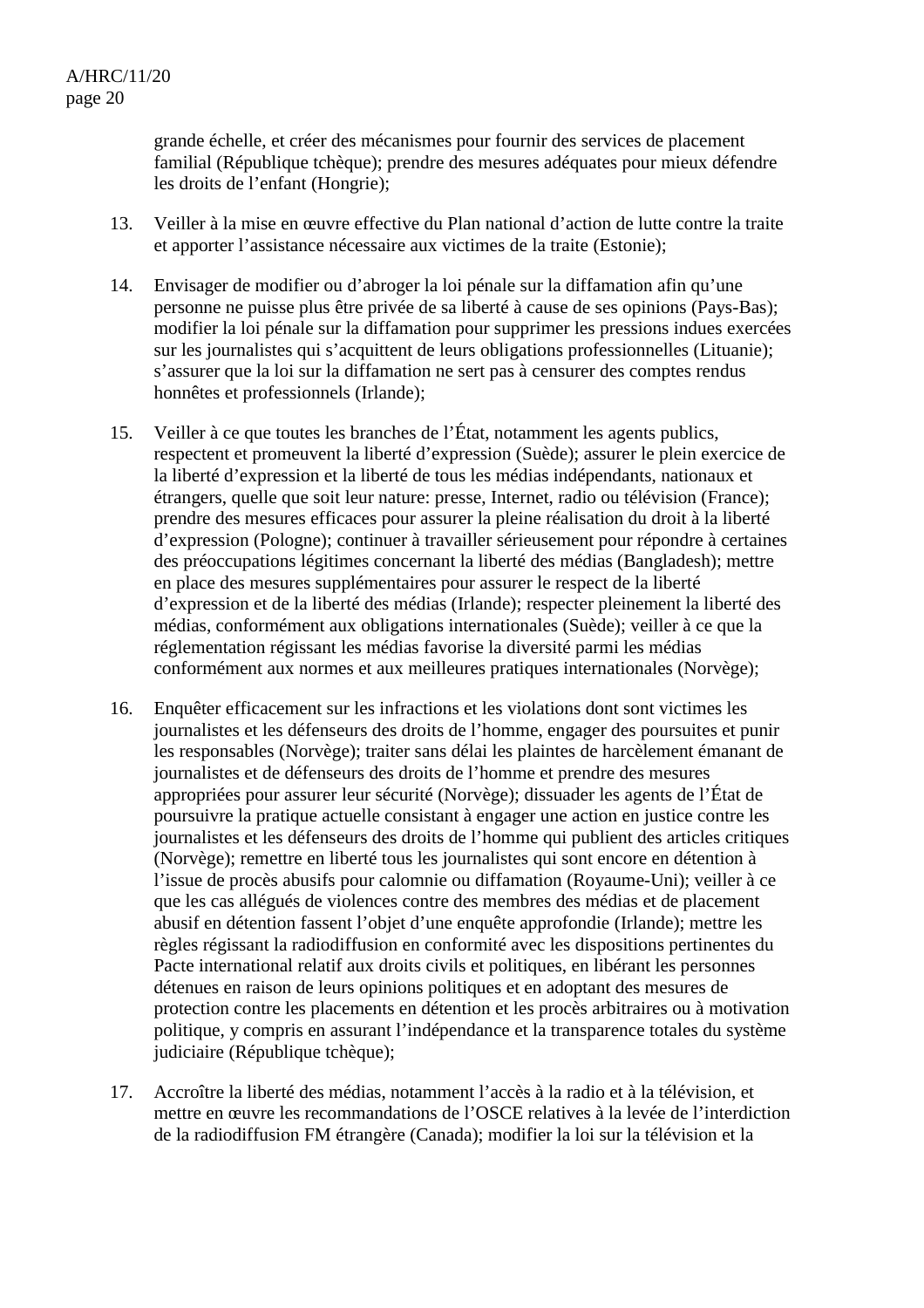radiodiffusion dans les meilleurs délais afin de garantir que les licences des radiodiffuseurs internationaux peuvent être renouvelées (Irlande); revoir sa décision et permettre la diffusion de programmes autres qu'azéris sur les fréquences FM (Royaume-Uni);

- 18. Redoubler d'efforts pour garantir la liberté de réunion et d'association, respecter le travail des défenseurs des droits de l'homme, et appliquer en conséquence la législation régissant les ONG (Pays-Bas); prendre toutes les mesures nécessaires pour que les autorités locales n'appliquent pas la loi sur la liberté de réunion avec une rigueur indue, envisager de supprimer l'obligation d'obtenir un accord préalable pour tenir toute assemblée publique et de la remplacer par une obligation de notification pour les organisateurs de réunions publiques (Allemagne); défendre le respect du droit de réunion pacifique et veiller à ce que ce droit soit effectivement mis en œuvre (Suède); améliorer le respect du droit à la liberté de réunion conformément à la législation interne et aux obligations qui lui incombent en vertu de l'article 21 du Pacte international relatif aux droits civils et politiques (Canada);
- 19. Échanger des informations sur les bonnes pratiques permettant de promouvoir la tolérance religieuse et l'harmonie dans la société (Philippines); prendre pleinement en compte les recommandations du Rapporteur spécial sur la liberté de religion visant à promouvoir et à garantir pleinement la liberté de religion pour toutes les communautés religieuses dans tout le territoire (Italie); dans le but de favoriser la poursuite du dialogue entre les religions, élaborer un programme d'éducation et de sensibilisation mettant l'accent sur les différentes religions dans le pays (Saint-Siège); parvenir à mettre en place un processus d'enregistrement et de délivrance des visas pour les membres du clergé et le personnel religieux en général qui soit plus simple et transparent (Saint-Siège);
- 20. Intensifier les efforts pour que les conditions de détention soient pleinement conformes aux normes internationales relatives aux droits de l'homme (Suède); améliorer le niveau et les conditions de vie dans les prisons (Pologne); prendre toutes les mesures nécessaires pour réduire la durée de la détention provisoire de toutes les personnes inculpées d'infractions pénales, en particulier les mineurs, créer des centres de détention séparés pour les mineurs et améliorer d'urgence les conditions de détention (Allemagne); remédier aux problèmes persistants tels que la surpopulation et l'insuffisance des soins de santé et créer des mécanismes indépendants chargés de superviser les conditions dans les centres de détention, en mettant l'accent sur les conditions de vie des enfants et leur protection contre la violence et les sévices (République tchèque);
- 21. Améliorer l'administration de la justice, notamment en mettant en place un système d'inspection des centres de détention et un système de suivi des plaintes portant sur des allégations de torture (Mexique); assurer la mise en œuvre du Code d'application des peines et du Code de procédure pénale, lequel contient des dispositions concernant le bien-être des détenus et des prisonniers (Indonésie); accélérer la mise en œuvre du cadre juridique, améliorer les systèmes et procédures en matière d'administration de la justice et poursuivre les progrès dans le domaine de la gouvernance publique (Chili); envisager de prendre des mesures de fond, notamment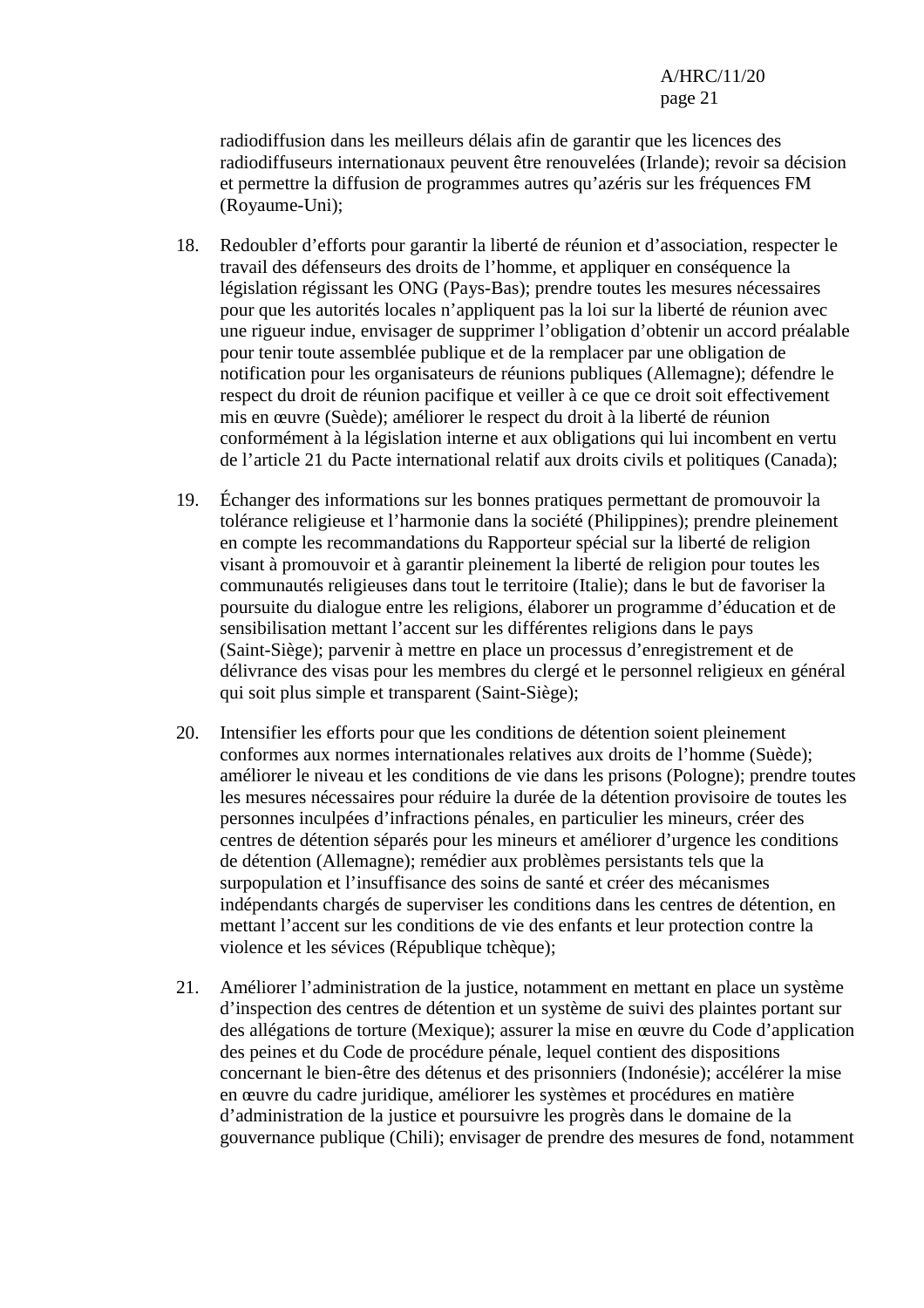en demandant une assistance en matière de renforcement des capacités, afin de faire mieux comprendre les droits de l'homme et d'améliorer les compétences des policiers, notamment en matière d'enquêtes pénales (Japon);

- 22. Poursuivre ses efforts pour améliorer et assurer l'accès à l'éducation pour tous les enfants et intégrer dans les programmes scolaires un enseignement dans le domaine des droits de l'homme (Algérie); continuer d'assurer l'accès à l'éducation et des programmes de grande qualité à tous les niveaux d'enseignement (Bélarus); envisager de diffuser largement des informations sur les dispositions de la Convention internationale sur l'élimination de toutes les formes de discrimination à l'égard des femmes au public par l'intermédiaire du système éducatif, de campagnes de sensibilisation et de la formation à l'égalité entre les sexes (Malaisie); élaborer une stratégie nationale visant à garantir un meilleur accès à l'éducation pour tous les enfants, et intégrer dans le système scolaire, à tous les niveaux, des mesures appropriées dans le domaine de l'éducation aux droits de l'homme, conformément au Plan d'action 2005-2009 du Programme mondial d'éducation aux droits de l'homme (Italie);
- 23. Prendre des mesures concrètes pour rendre plus accessibles d'autres formes de protection de remplacement, c'est-à-dire promouvoir des systèmes de tutelle et de placement familial et développer localement des services de soutien qui permettent de prévenir les abandons d'enfants par leur famille (Autriche); continuer à faire des efforts soutenus pour mettre en œuvre un programme national, sur une période de dix ans, en vue de transférer les enfants des institutions publiques vers des familles et d'autres formes de protection (Fédération de Russie);
- 24. Poursuivre ses efforts visant à réduire la pauvreté et envisager d'échanger des informations sur les meilleures pratiques avec les pays intéressés (Algérie); revoir ses programmes de réduction de la pauvreté en vue de s'attaquer aux causes profondes de ce phénomène et adopter des moyens efficaces de faire face aux problèmes sociaux (Afrique du Sud); poursuivre les efforts visant à éradiquer la pauvreté, en accordant une attention particulière à la situation des enfants des rues et des enfants handicapés (Philippines);
- 25. Intensifier ses efforts pour que les besoins fondamentaux de la population soient pleinement satisfaits, en particulier dans les domaines de l'emploi, de la santé publique, de l'éducation et du logement (Malaisie); poursuivre les efforts déjà engagés pour améliorer les conditions de vie de la population et assurer sa protection sociale grâce à un développement vigoureux de l'économie et à une distribution appropriée des richesses (Cuba); continuer de maintenir un niveau élevé de protection socioéconomique (Bélarus);
- 26. Poursuivre son travail efficace dans le domaine de la défense des droits de la famille, des femmes et des enfants (Kazakhstan);
- 27. Poursuivre ses efforts afin d'offrir aux personnes déplacées des conditions de vie satisfaisantes (Algérie); respecter pleinement les droits économiques et sociaux de tous, y compris les personnes déplacées, conformément aux obligations qui lui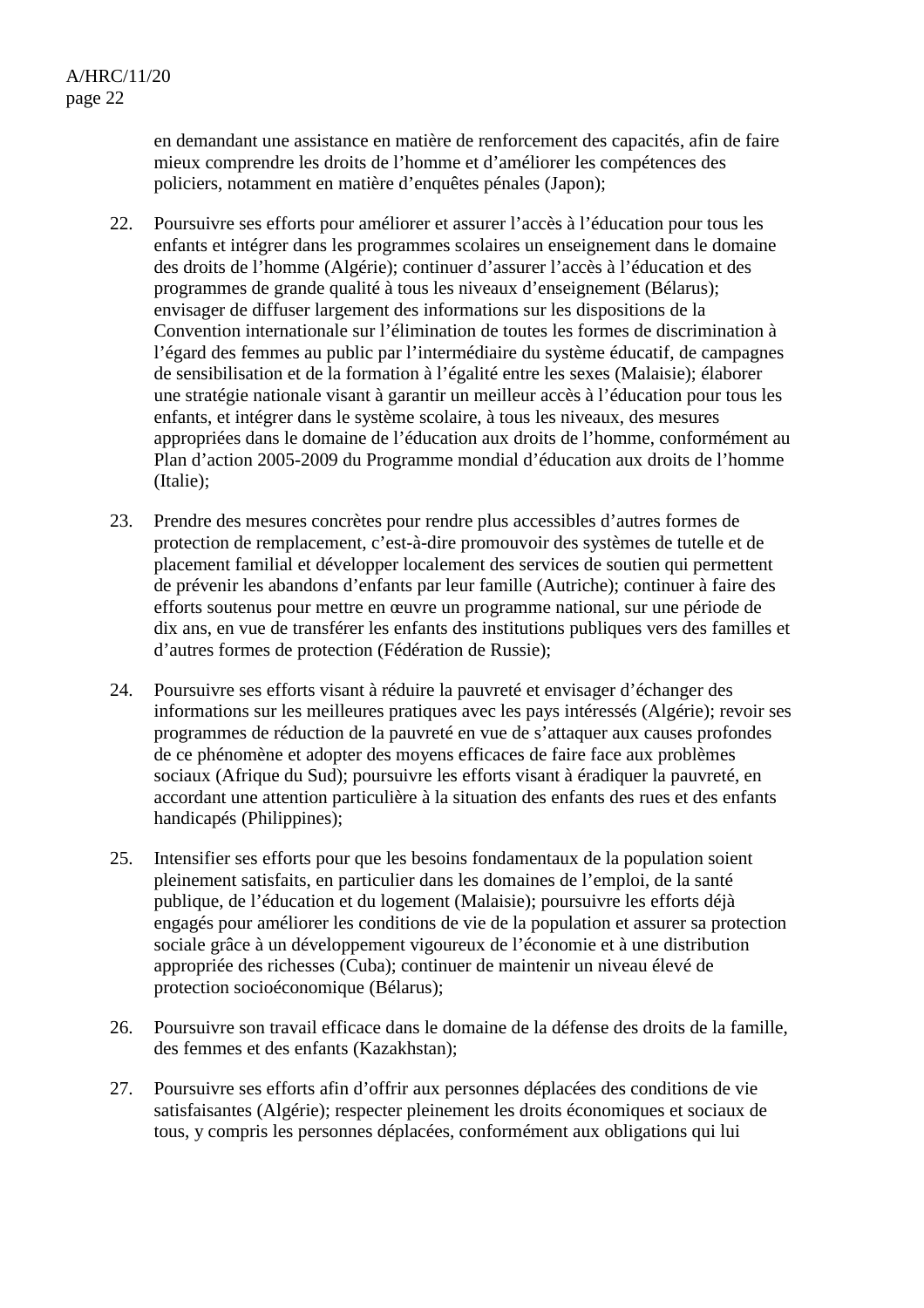> incombent en vertu du Pacte international relatif aux droits économiques, sociaux et culturels, en donnant suite aux engagements pris dans le cadre du programme du Comité d'État sur les réfugiés et les personnes déplacées (Canada); promouvoir et renforcer la coopération et l'assistance humanitaires internationales de façon à mettre en place des programmes et des mécanismes qui contribuent à éliminer les menaces et les restrictions qui pèsent sur les droits fondamentaux des réfugiés et personnes déplacées (Chili);

- 28. Donner effet aux recommandations faites par les organes conventionnels et les procédures spéciales et, à cet égard, mettre en place des mécanismes de surveillance des minorités ethniques et autres groupes vulnérables, y compris les migrants et les demandeurs d'asile, et permettre à ces groupes d'exercer tous les droits dont jouit le reste de la population (Mexique);
- 29. Poursuivre ses efforts pour promouvoir et protéger les droits de l'homme en collaboration avec le Conseil des droits de l'homme et le HCDH, en se fondant sur les besoins recensés par le pays (Égypte);
- 30. Poursuivre ses efforts constructifs dans le domaine de l'éducation aux droits de l'homme, y compris sa coopération active avec les principales organisations internationales à cette fin (Jordanie);
- 31. Poursuivre sa coopération avec la communauté internationale, en particulier dans les deux domaines suivants: la résolution des problèmes des réfugiés et des déplacés et le programme national 2006-2015 de lutte contre la pauvreté et de promotion du développement (Soudan);
- 32. Continuer à participer pleinement avec les groupes de la société civile au suivi et à la mise en œuvre des recommandations issues du présent examen (Royaume-Uni).

97. Les réponses de l'Azerbaïdjan à ces recommandations figureront dans le rapport final adopté par le Conseil des droits de l'homme à sa onzième session.

98. De l'avis de la délégation azerbaïdjanaise, les observations et recommandations figurant au paragraphe 74 du rapport ne sont pas pertinentes car elles ne sont pas fondées sur des faits et ne sont pas conformes à la base de l'Examen périodique universel prévue dans la résolution 5/1 du Conseil des droits de l'homme intitulée «Mise en place des institutions du Conseil des droits de l'homme».

99. Toutes les conclusions et/ou recommandations figurant dans le présent rapport reflètent la position de l'État ou des États les ayant formulées et/ou de l'État examiné à leur sujet. Elles ne sauraient être considérées comme ayant été approuvées par le Groupe de travail dans son ensemble.